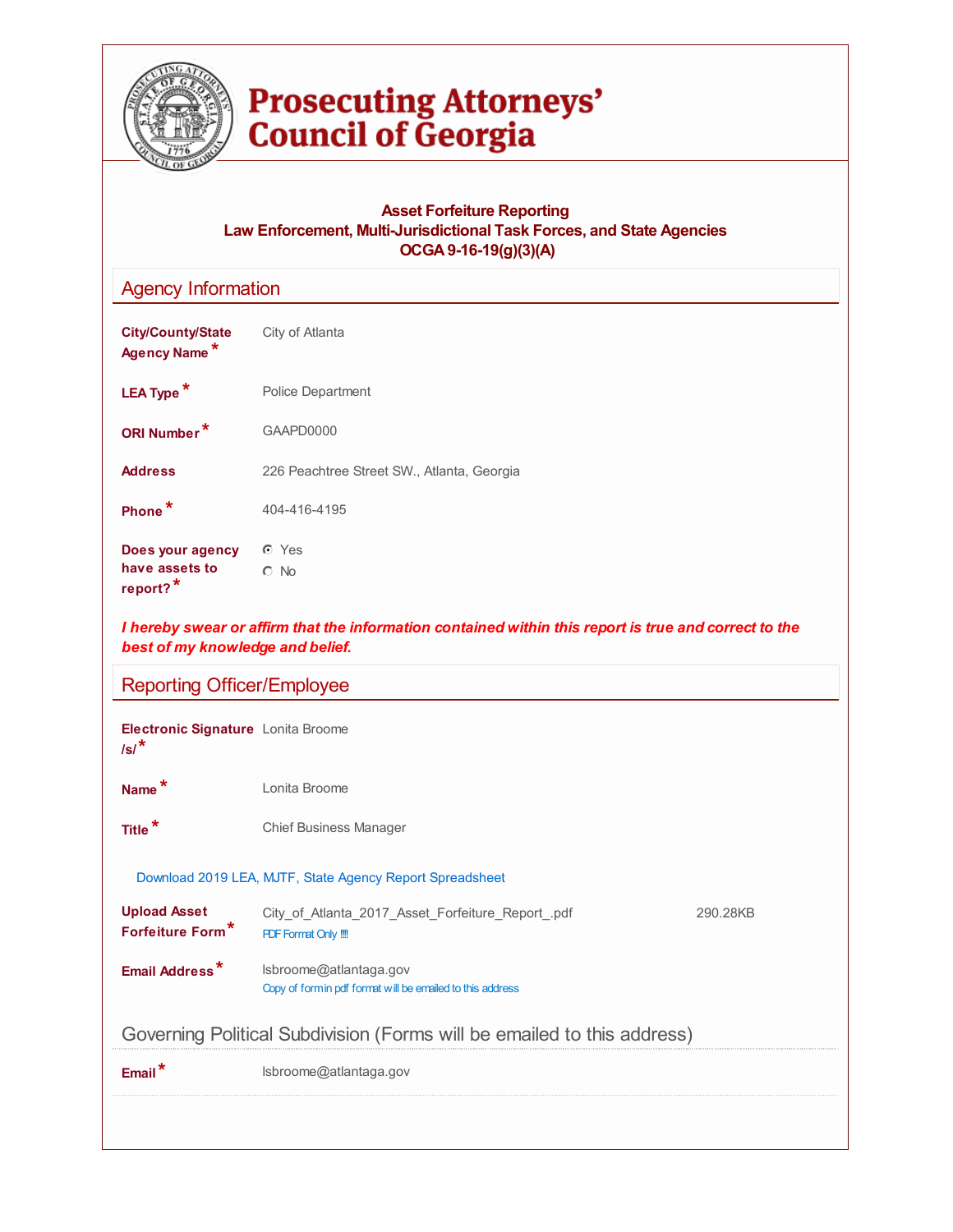| <b>Agency Information</b>                           | Atlanta Police Department     |
|-----------------------------------------------------|-------------------------------|
| City/County/State Agency Name                       | City of Atlanta               |
| Other (If City/County/State not in list)            |                               |
| <b>LEA Type</b>                                     |                               |
| Other (If LEA Type not in list)                     |                               |
| <b>ORI Number:</b>                                  | GAAPD0000                     |
| Address:                                            | 226 Peachtree Street SW       |
| Phone:                                              | 404-416-4195                  |
| <b>Reporting Officer/Employee</b>                   |                               |
| Name:                                               | Lonita Broome                 |
| Title:                                              | <b>Chief Business Manager</b> |
| <b>Email Address:</b>                               | Isbroome@atlantaga.gov        |
| <b>State Totals Received For Reporting Year</b>     |                               |
| State Currency (Calculated Do Not Enter Value):     | \$1,449,417.87                |
| State Expenditures (Calculated Do Not Enter Value): | \$3,142,052.87                |
| State Cash on Hand:                                 |                               |
| <b>Fed Totals Received For Reporting Year</b>       |                               |
| Fed Currency (Calculated Do Not Enter Value):       | \$904,875.74                  |
| Fed Expenditures (Calculated Do Not Enter Value):   | \$1,342,750.15                |
| Fed Cash on Hand:                                   |                               |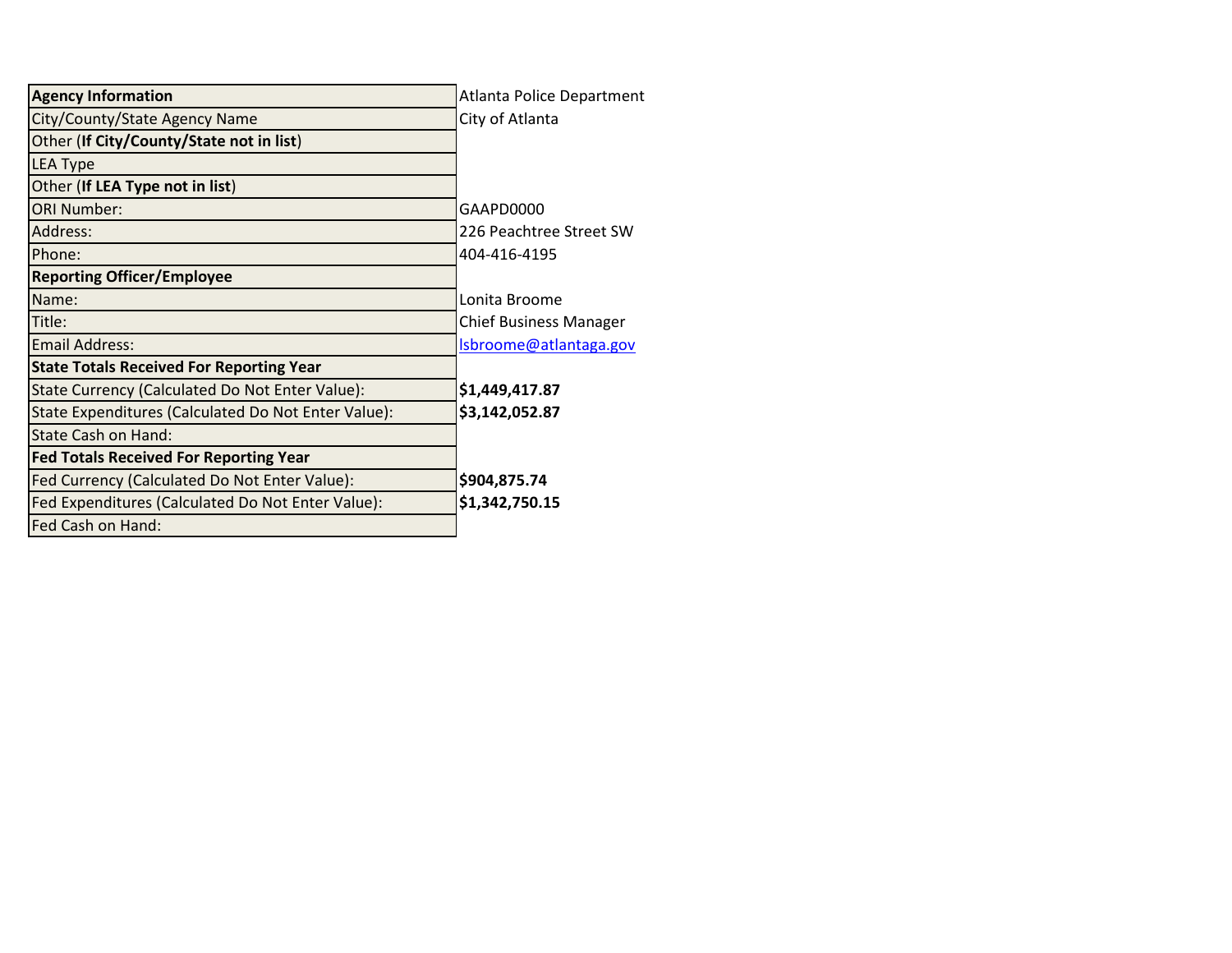### State Forfeited Property

| Date                  | Item                                                    | Statute         | Value         | Disposition/Distribution       | Date      | Gross    | <b>Net</b> | Property      | Date of     |
|-----------------------|---------------------------------------------------------|-----------------|---------------|--------------------------------|-----------|----------|------------|---------------|-------------|
| Received              | Description                                             |                 |               | of Property                    | of Sale   | Income   | Income     | Utilization   | Destruction |
|                       | 2/6/2019 APPLE LAPTOP                                   | OCGA § 16-13-49 | \$107.26 Sold |                                | 9/16/2019 | \$107.26 | \$107.26   |               |             |
| 2/6/2019 APPLE IPAD   |                                                         | OCGA § 16-13-49 | \$4.68 Sold   |                                | 9/16/2019 | \$4.68   | \$4.68     |               |             |
|                       | 2/6/2019 APPLE MACBOOK PRO                              | OCGA § 16-13-49 | \$117.09 Sold |                                | 9/16/2019 | \$117.09 | \$117.09   |               |             |
| 3/14/2019 9MM BERETTA |                                                         | OCGA § 16-13-49 |               | Destruction Pending at Time of |           |          |            |               |             |
|                       |                                                         |                 |               | Report                         |           |          |            |               |             |
| 3/14/2019 9MM BERETTA |                                                         | OCGA § 16-13-49 |               | Destruction Pending at Time of |           |          |            |               |             |
|                       |                                                         |                 |               | Report                         |           |          |            |               |             |
|                       | 3/14/2019 2007 CHEVY IMPALA                             | OCGA § 16-13-49 |               | Retained                       |           |          |            | Investigation |             |
|                       | #2G1WT58N079187974                                      |                 |               |                                |           |          |            |               |             |
|                       | 3/14/2019 GLOCK 21 .45 #XNT396                          | OCGA § 16-13-49 |               | Destruction Pending at Time of |           |          |            |               |             |
|                       |                                                         |                 |               | Report                         |           |          |            |               |             |
|                       | 4/16/2019 SIG SAUER SP002 #SP0135196                    | OCGA § 16-13-49 |               | Destruction Pending at Time of |           |          |            |               |             |
|                       |                                                         |                 |               | Report                         |           |          |            |               |             |
|                       | 4/16/2019 TAURUS PT111 G2 #TJT90494                     | OCGA § 16-13-49 |               | Destruction Pending at Time of |           |          |            |               |             |
|                       |                                                         |                 |               | Report                         |           |          |            |               |             |
|                       | 4/16/2019 ROSSI 357 MAGNUM                              | OCGA § 16-13-49 |               | Destruction Pending at Time of |           |          |            |               |             |
| 4/16/2019 S&W .40 CAL |                                                         | OCGA § 16-13-49 |               | Report<br>Retained             |           |          |            | Investigation |             |
|                       | 5/8/2019 GLOCK 22 #AYM724                               | OCGA § 16-13-49 |               | Retained                       |           |          |            | Investigation |             |
|                       | 5/13/2009 GLOCK 27 #LWN278                              | OCGA § 16-13-49 |               | Retained                       |           |          |            | Investigation |             |
|                       | 5/8/2019 TAURUS PT 24/7 #NZB87009                       | OCGA § 16-13-49 |               | Destruction Pending at Time of |           |          |            |               |             |
|                       |                                                         |                 |               | Report                         |           |          |            |               |             |
|                       | 5/8/2019 GLOCK 21 #ADW048, TAURUS PT730 OCGA § 16-13-49 |                 |               | Retained                       |           |          |            | Investigation |             |
|                       | #1D015280                                               |                 |               |                                |           |          |            |               |             |
|                       | 5/8/2019 TAURUS .38 CALIBER #SG46716                    | OCGA § 16-13-49 |               | Destruction Pending at Time of |           |          |            |               |             |
|                       |                                                         |                 |               | Report                         |           |          |            |               |             |
|                       | 5/8/2019 ROSSI REVOLVER #AA956857                       | OCGA § 16-13-49 |               | Destruction Pending at Time of |           |          |            |               |             |
|                       |                                                         |                 |               | Report                         |           |          |            |               |             |
|                       | 5/8/2019 S&W M&P P/45 #HUK3090                          | OCGA § 16-13-49 |               | Destruction Pending at Time of |           |          |            |               |             |
|                       |                                                         |                 |               | Report                         |           |          |            |               |             |
|                       | 5/8/2019 RAVEN ARMS MP-25 #1343860                      | OCGA § 16-13-49 |               | Destruction Pending at Time of |           |          |            |               |             |
|                       |                                                         |                 |               | Report                         |           |          |            |               |             |
|                       | 5/8/2019 S&W 9MM #DYK2283                               | OCGA § 16-13-49 |               | Retained                       |           |          |            | Investigation |             |
|                       | 5/8/2019 TAURUS MILLENNIUM G2 #SYJ10696 OCGA § 16-13-49 |                 |               | Destruction Pending at Time of |           |          |            |               |             |
|                       |                                                         |                 |               | Report                         |           |          |            |               |             |
|                       | 5/8/2019 S&W M&P SHIELD .45 #HDD4815,                   | OCGA § 16-13-49 |               | Destruction Pending at Time of |           |          |            |               |             |
|                       | MOSSBERG 500 #U845676                                   |                 |               | Report                         |           |          |            |               |             |
|                       | 5/13/2019 GLOCK 23 #KZC604                              | OCGA § 16-13-49 |               | Retained                       |           |          |            | Investigation |             |
|                       | 5/13/2019 HI POINT PISTOL #X4130218                     | OCGA § 16-13-49 |               | Destruction Pending at Time of |           |          |            |               |             |
|                       |                                                         |                 |               | Report                         |           |          |            |               |             |
|                       | 5/13/2019 HK PISTOL #2500538, RUGER LCR                 | OCGA § 16-13-49 |               | Retained                       |           |          |            | Investigation |             |
|                       | #54012799                                               |                 |               |                                |           |          |            |               |             |
|                       | 5/13/2019 GLOCK 43 9MM #ABST692                         | OCGA § 16-13-49 |               | Retained                       |           |          |            | Investigation |             |
|                       |                                                         |                 |               |                                |           |          |            |               |             |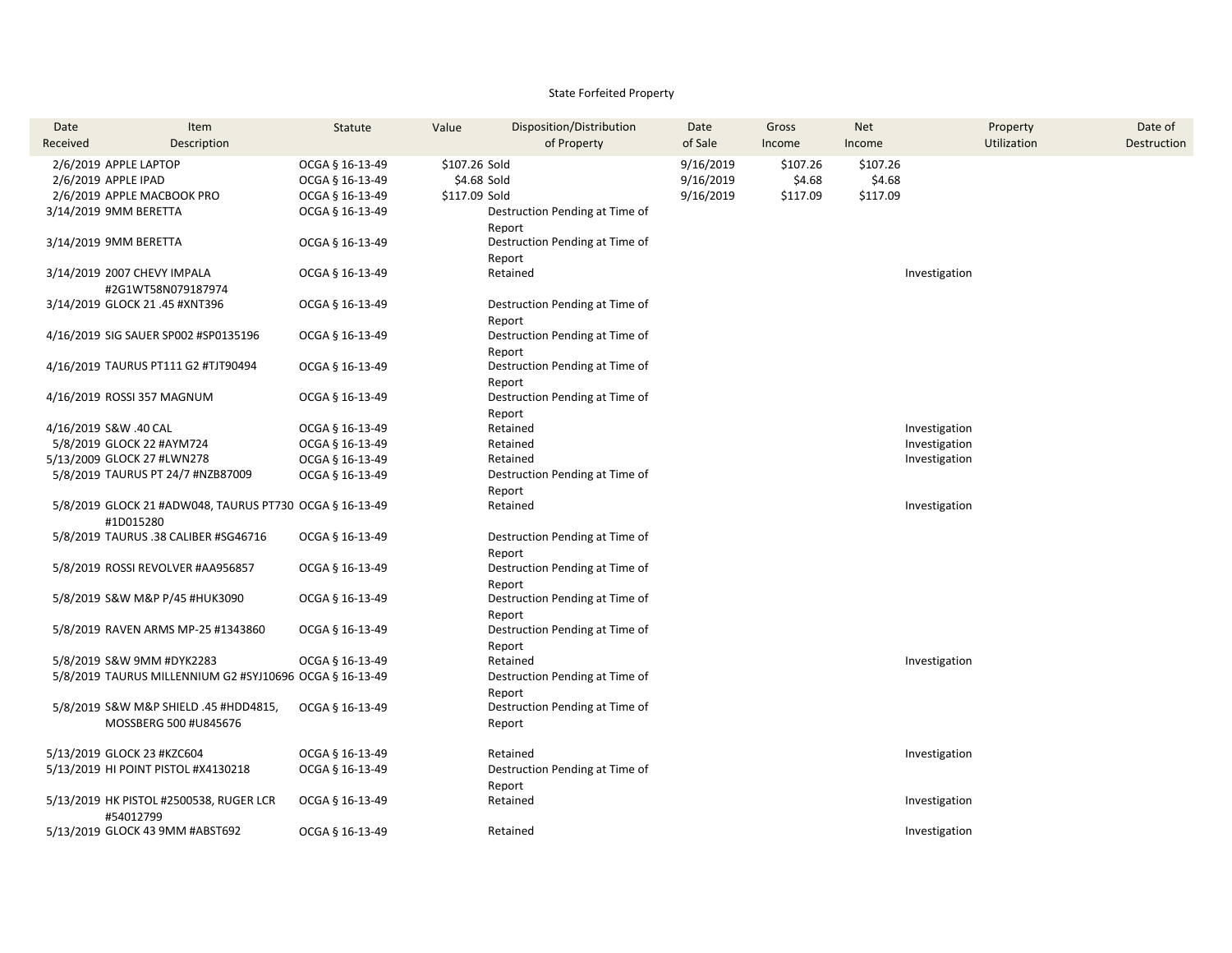|                    | 5/13/2019 S&W .40 CAL #FXY4194                                                                     | OCGA § 16-13-49 | Destruction Pending at Time of<br>Report |           |        |               |
|--------------------|----------------------------------------------------------------------------------------------------|-----------------|------------------------------------------|-----------|--------|---------------|
|                    | 5/8/2019 SPRINGFIELD ARMORY XD 9MM<br>#XD164501                                                    | OCGA § 16-13-49 | Destruction Pending at Time of           |           |        |               |
|                    | 5/29/2019 KELTEC .223 RIFLE #P2697, BERETTA OCGA § 16-13-49                                        |                 | Report<br>Destruction Pending at Time of |           |        |               |
|                    | 9MM #D75909Y                                                                                       |                 | Report                                   |           |        |               |
|                    | 5/29/2019 GLOCK 23 #BEXU236, GLOCK 27<br>#YVL749, AERO PRECISION AR15<br>#0006036                  | OCGA § 16-13-49 | Destruction Pending at Time of<br>Report |           |        |               |
|                    | 5/29/2019 GLOCK 42 #ACPM755                                                                        | OCGA § 16-13-49 | Retained                                 |           |        | Investigation |
|                    | 5/29/2019 BRYCO .38 PISTOL #1344014                                                                | OCGA § 16-13-49 | Destruction Pending at Time of           |           |        |               |
|                    |                                                                                                    |                 | Report                                   |           |        |               |
|                    | 5/29/2019 S&W 9MM #HZA3262, TAURUS<br>9MM #TLN32202                                                | OCGA § 16-13-49 | Retained                                 |           |        | Investigation |
| 6/18/2019 GLOCK 27 |                                                                                                    | OCGA § 16-13-49 | Retained                                 |           |        | Investigation |
| 6/18/2019 GLOCK 26 |                                                                                                    | OCGA § 16-13-49 | Retained                                 |           |        | Investigation |
|                    | 6/18/2019 S&W GUN                                                                                  | OCGA § 16-13-49 | Retained                                 |           |        | Investigation |
|                    | 6/4/2019 8000 LT 9MM #13M002390                                                                    | OCGA § 16-13-49 | Destruction Pending at Time of<br>Report |           |        |               |
|                    | 6/4/2019 S&W .45 CAL PISTOL #PK092300                                                              | OCGA § 16-13-49 | Destruction Pending at Time of<br>Report |           |        |               |
|                    | 6/19/2019 DAVIS INDUSTRIES P380                                                                    | OCGA § 16-13-49 | Destruction Pending at Time of<br>Report |           |        |               |
|                    | 3/25/2019 SPRINGFIELD XD 9MM #XD996042                                                             | OCGA § 16-13-49 | Destruction Pending at Time of<br>Report |           |        |               |
|                    | 6/19/2019 S&W M&P .40 #HNN2526                                                                     | OCGA § 16-13-49 | Retained                                 |           |        | Investigation |
|                    | 6/7/2019 HI POINT JHP .45                                                                          | OCGA § 16-13-49 | Destruction Pending at Time of           |           |        |               |
|                    |                                                                                                    |                 | Report                                   |           |        |               |
|                    | 5/3/2019 SILVER DOLLAR BILLS                                                                       | OCGA § 16-13-49 | \$0.44 Sold                              | 9/16/2019 | \$0.44 | \$0.44        |
|                    | 6/19/2019 AK-47 GUN, PAMONA 9MM                                                                    | OCGA § 16-13-49 | Destruction Pending at Time of<br>Report |           |        |               |
|                    | 4/24/2019 PHOENIX ARMS #3183160,                                                                   | OCGA § 16-13-49 | Destruction Pending at Time of           |           |        |               |
|                    | SPRINGFIELD ARMORY #US389309                                                                       |                 | Report                                   |           |        |               |
|                    | 6/25/2019 GLOCK 23 #EGD150, INTRATEC TEC- OCGA § 16-13-49<br>9 #0055175, GLOCK 23 #XED522          |                 | Retained                                 |           |        | Investigation |
|                    | 6/25/2019 RAVEN ARMS P-25 #UNK                                                                     | OCGA § 16-13-49 | Destruction Pending at Time of<br>Report |           |        |               |
|                    | 6/25/2019 WALTHER PPQ #FAX4350, TAURUS<br>709 #TKM66552, GLOCK #BBF2205                            | OCGA § 16-13-49 | Destruction Pending at Time of<br>Report |           |        |               |
|                    | 6/25/2019 GLOCK 30 #DTF168                                                                         | OCGA § 16-13-49 | Retained                                 |           |        | Investigation |
|                    | 6/25/2019 COBRA .380 #FS114091                                                                     | OCGA § 16-13-49 | Destruction Pending at Time of<br>Report |           |        |               |
|                    | 6/25/2019 S&W #HRK5736                                                                             | OCGA § 16-13-49 | Retained                                 |           |        | Investigation |
|                    | 9/5/2019 BUSHMASTER XM15 #BFIT019622,<br>S&W 3000, RUGER #FC70268,<br>GLOCK #BFBH009, S&W #CJK2478 | OCGA § 16-13-49 | Retained                                 |           |        | Investigation |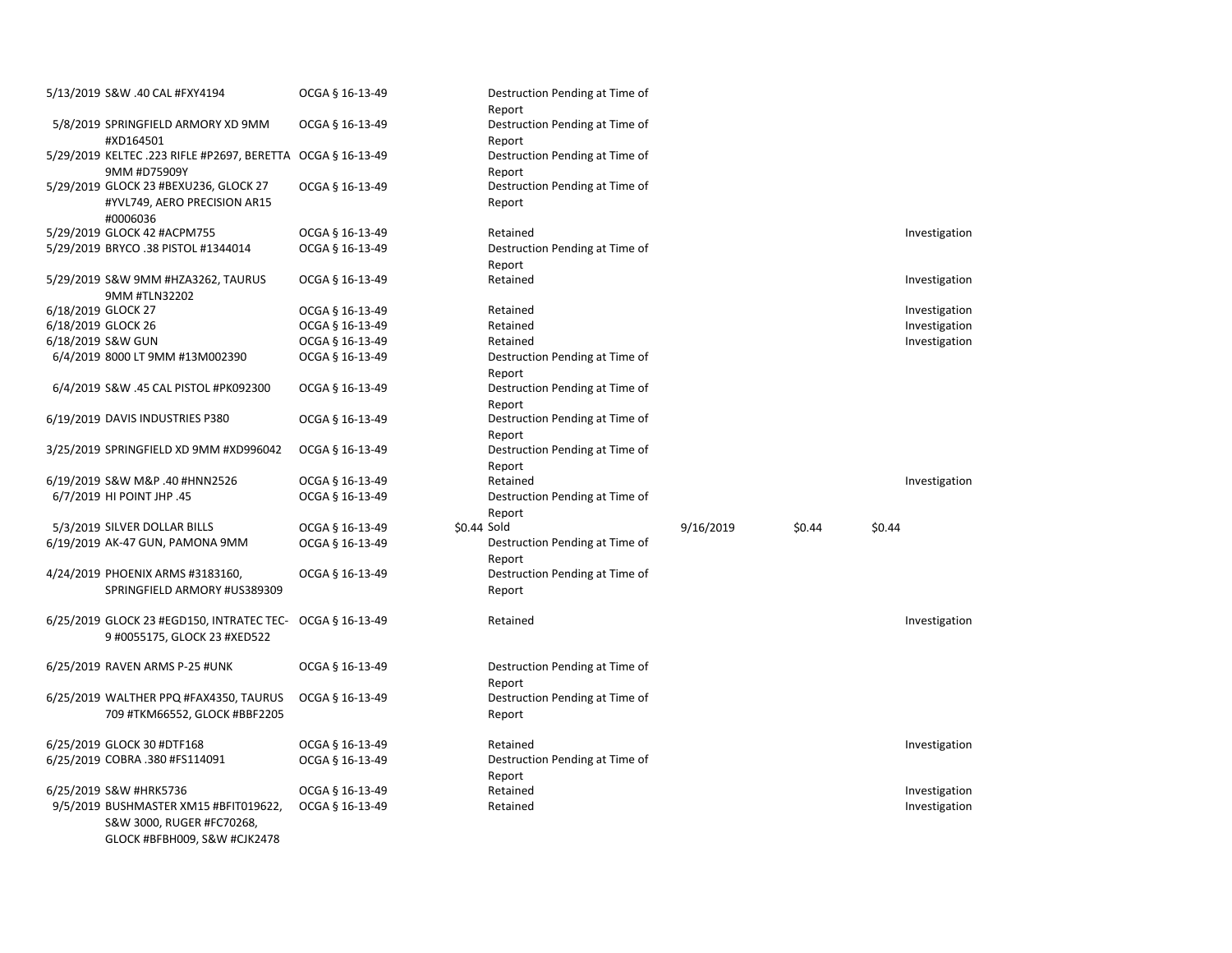| 9/23/2019 TAURUS PT140 #SV174087                                                                                        | OCGA § 16-13-49 | Destruction Pending at Time of<br>Report |               |
|-------------------------------------------------------------------------------------------------------------------------|-----------------|------------------------------------------|---------------|
| 8/6/2019 RUGER SR9 #33570162                                                                                            | OCGA § 16-13-49 | Destruction Pending at Time of<br>Report |               |
| 8/6/2019 TAURUS G2 #TJN04618, TAURUS<br>G40 #SES41164, TAURUS 32<br>#678474, S&W SD9 #FWP5920,<br>COBRA 38 #F80030      | OCGA § 16-13-49 | Destruction Pending at Time of<br>Report |               |
| 9/3/2019 RUGER .380 #38037723                                                                                           | OCGA § 16-13-49 | Destruction Pending at Time of<br>Report |               |
| 9/3/2019 GLOCK 17 #AALM557                                                                                              | OCGA § 16-13-49 | Retained                                 | Investigation |
| 9/26/2019 RUGER .45, HANDGUN, S&W,<br>HANDGUN, S#543220, H&R<br>REVOLVER, HANDGUN, SERIAL<br>#AL89000                   | OCGA § 16-13-49 | Retained                                 | Investigation |
| 9/3/2019 MOSSBERG 715P, HANDGUN<br>S#EMJ3969580, KEL TEC, HANDGUN<br>S#PBJ55, SILVER LORCIN .380, HAND<br>GUND S#444615 | OCGA § 16-13-49 | Destruction Pending at Time of<br>Report |               |
| 9/16/2019 S&W 9MM HANDGUN S#DWB0532 OCGA § 16-13-49                                                                     |                 | Retained                                 | Investigation |
| 9/26/2019 GLOCK 19 #AAF510                                                                                              | OCGA § 16-13-49 | Retained                                 | Investigation |
| 9/26/2019 SPRING ARMORY #S3502903                                                                                       | OCGA § 16-13-49 | Destruction Pending at Time of<br>Report |               |
| 9/26/2019 S&W SD9VE, 2 MAGAZINES<br>#FZR3246                                                                            | OCGA § 16-13-49 | Retained                                 | Investigation |
| 9/16/2019 TAURUS PT111 #TYI80235                                                                                        | OCGA § 16-13-49 | Destruction Pending at Time of<br>Report |               |
| 10/8/2019 FHN 5.7 #386175411                                                                                            | OCGA § 16-13-49 | Destruction Pending at Time of<br>Report |               |
| 10/16/2019 GLOCK 19 #KTR532                                                                                             | OCGA § 16-13-49 | Retained                                 | Investigation |
| 9/16/2019 KAHR ARMS CW40 #FF8847                                                                                        | OCGA § 16-13-49 | Destruction Pending at Time of<br>Report |               |
| 9/16/2019 TAURUS PT740 #SDU30836                                                                                        | OCGA § 16-13-49 | Destruction Pending at Time of<br>Report |               |
| 9/16/2019 SPRINGFIELD XDS 45 #XS69383                                                                                   | OCGA § 16-13-49 | Destruction Pending at Time of<br>Report |               |
| 9/16/2019 JIMINEZ ARMS 9MM #119838,<br>SPRINGFIELD XD9 #US962347                                                        | OCGA § 16-13-49 | Destruction Pending at Time of<br>Report |               |
| 9/16/2019 RUGER P90 #66235710                                                                                           | OCGA § 16-13-49 | Destruction Pending at Time of<br>Report |               |
| 9/16/2019 S&W MP40 #HPT3213                                                                                             | OCGA § 16-13-49 | Retained                                 |               |
| 9/16/2019 SIG SP2002 #24B083799                                                                                         | OCGA § 16-13-49 | Destruction Pending at Time of<br>Report |               |
| 9/16/2019 GLOCK 43 #BDXF566                                                                                             | OCGA § 16-13-49 | Retained                                 | Investigation |
| 9/16/2019 RUGER LUGER #86058493                                                                                         | OCGA § 16-13-49 | Destruction Pending at Time of<br>Report |               |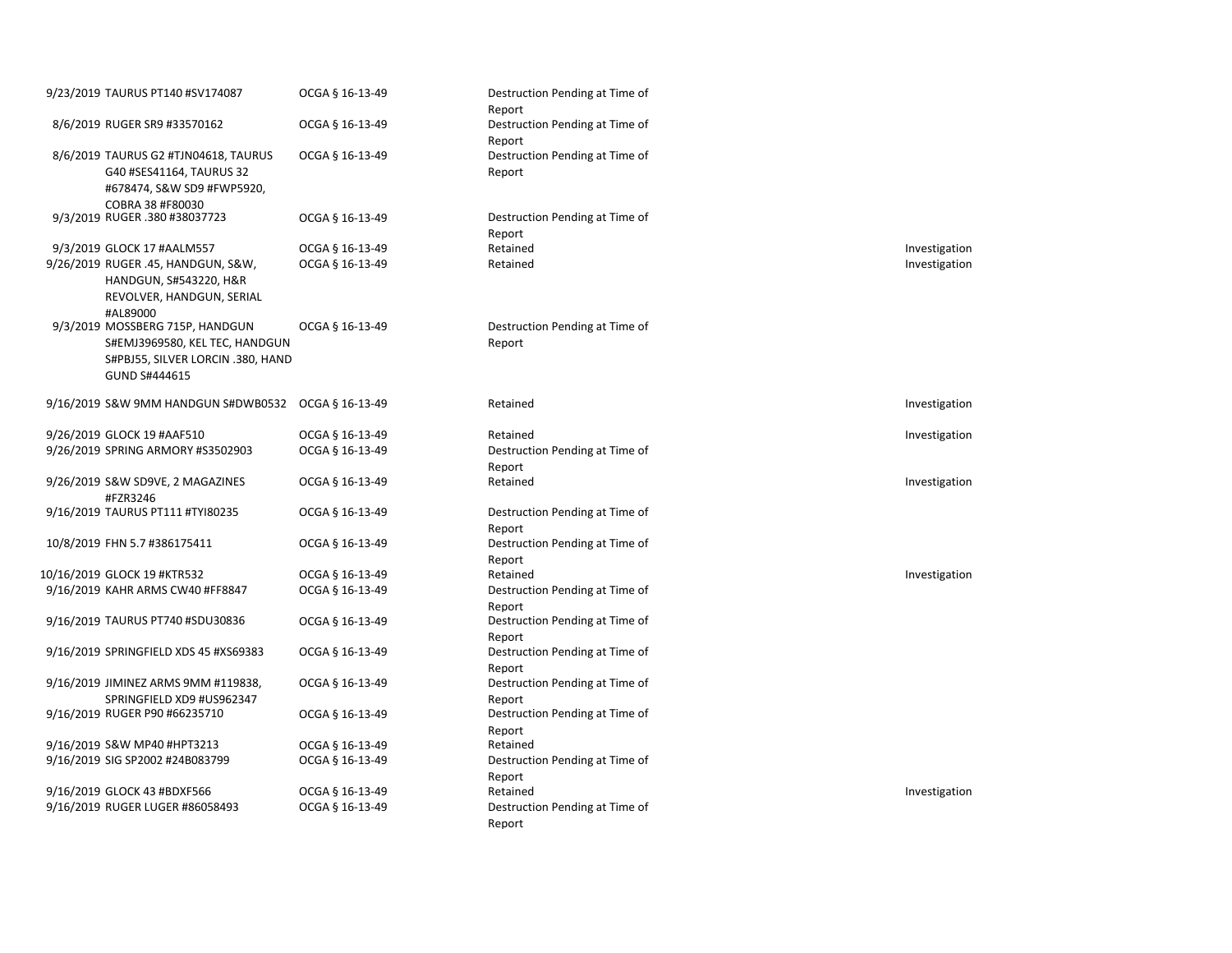|  | 9/16/2019 SPRINGFIELD ARMS #XS628865,<br>RUGER #37189752, #TAURUS PT140<br>#SJY19519, DIAMONDBACK<br>HANDGUN #DB1551858, DELTON<br><b>HANDGUN #S107295</b> | OCGA § 16-13-49 | Destruction Pending at Time of<br>Report           |
|--|------------------------------------------------------------------------------------------------------------------------------------------------------------|-----------------|----------------------------------------------------|
|  | 9/16/2019 GLOCK 19 #BESA642                                                                                                                                | OCGA § 16-13-49 | Retained                                           |
|  | 9/16/2019 TAURUS MILLENNIUM #SCT22332                                                                                                                      | OCGA § 16-13-49 | Destruction Pending at Time of<br>Report           |
|  | 9/26/2019 SMITH & WESSON 9MM #VCV5905                                                                                                                      | OCGA § 16-13-49 | Retained                                           |
|  | 9/26/2019 GLOCK 27 .40 #BAKH094                                                                                                                            | OCGA § 16-13-49 | Retained                                           |
|  | 9/26/2019 BERSA BP9CC, SPRINGFIELD XD-9                                                                                                                    | OCGA § 16-13-49 | Destruction Pending at Time of<br>Report           |
|  | 9/26/2019 GLOCK 30S #WZE498                                                                                                                                | OCGA § 16-13-49 | Retained                                           |
|  | 9/16/2019 GLOCK 23 #SZU389                                                                                                                                 | OCGA § 16-13-49 | Retained                                           |
|  | 9/26/2019 KELTEC .380                                                                                                                                      | OCGA § 16-13-49 | Destruction Pending at Time of<br>Report           |
|  | 9/16/2019 GLOCK 19C #SEG320                                                                                                                                | OCGA § 16-13-49 | Retained                                           |
|  | 9/16/2019 COLT 1911 #602676                                                                                                                                | OCGA § 16-13-49 | Retained                                           |
|  | 9/16/2019 GLOCK 17 #EMV969, TAURUS                                                                                                                         | OCGA § 16-13-49 | Destruction Pending at Time of                     |
|  | #TJT98789<br>9/16/2019 TITAN TIGER .38                                                                                                                     | OCGA § 16-13-49 | Report<br>Destruction Pending at Time of<br>Report |
|  | 9/16/2019 GLOCK 27 #050FCS                                                                                                                                 | OCGA § 16-13-49 | Retained                                           |
|  | 9/16/2019 SPRINGFIELD XD40 #MG207265                                                                                                                       | OCGA § 16-13-49 | Destruction Pending at Time of                     |
|  | 10/4/2019 JIMINEZ ARMS JA NINE #375286                                                                                                                     | OCGA § 16-13-49 | Report<br>Destruction Pending at Time of<br>Report |
|  | 10/4/2019 GLOCK 27 #XPY928                                                                                                                                 | OCGA § 16-13-49 | Retained                                           |
|  | 10/4/2019 BLACK LLAMA PARABELLUM 9MM                                                                                                                       | OCGA § 16-13-49 | Destruction Pending at Time of                     |
|  | #842945<br>10/4/2019 RUGER SP101 #57470825                                                                                                                 | OCGA § 16-13-49 | Report<br>Destruction Pending at Time of<br>Report |
|  | 10/4/2019 LCP RUGER #371730976                                                                                                                             | OCGA § 16-13-49 | Destruction Pending at Time of<br>Report           |
|  | 10/4/2019 SCCY CP X2 #169809                                                                                                                               | OCGA § 16-13-49 | Destruction Pending at Time of<br>Report           |
|  | 10/4/2019 DODGE MAGNUM SRT<br>#2D8GV773X7H697340                                                                                                           | OCGA § 16-13-49 | Retained                                           |
|  | 10/4/2019 GLOCK 42 #AAZM765                                                                                                                                | OCGA § 16-13-49 | Retained                                           |
|  | 10/4/2019 ZASTAVA SERBIA PAP                                                                                                                               | OCGA § 16-13-49 | Destruction Pending at Time of                     |
|  | #M92PV058956, TAURUS PT738<br>#D04445                                                                                                                      |                 | Report                                             |
|  | 10/4/2019 DPMS-A-15 #FFH070207                                                                                                                             | OCGA § 16-13-49 | Destruction Pending at Time of<br>Report           |
|  | 10/4/2019 S&W SD9 #FYM1373                                                                                                                                 | OCGA § 16-13-49 | Retained                                           |
|  | 10/10/2019 S&W M&M9C #HWE1322                                                                                                                              | OCGA § 16-13-49 | Retained                                           |
|  | 10/21/2019 GLOCK .45 #BEVG717                                                                                                                              | OCGA § 16-13-49 | Destruction Pending at Time of                     |
|  |                                                                                                                                                            |                 |                                                    |

### Destruction Pending at Time of Report

| 9/16/2019 GLOCK 19 #BESA642             | OCGA § 16-13-49 | Retained                       | Investigation |
|-----------------------------------------|-----------------|--------------------------------|---------------|
| 9/16/2019 TAURUS MILLENNIUM #SCT22332   | OCGA § 16-13-49 | Destruction Pending at Time of |               |
|                                         |                 | Report                         |               |
| 9/26/2019 SMITH & WESSON 9MM #VCV5905   | OCGA § 16-13-49 | Retained                       | Investigation |
|                                         |                 |                                |               |
| 9/26/2019 GLOCK 27 .40 #BAKH094         | OCGA § 16-13-49 | Retained                       | Investigation |
| 9/26/2019 BERSA BP9CC, SPRINGFIELD XD-9 | OCGA § 16-13-49 | Destruction Pending at Time of |               |
|                                         |                 | Report                         |               |
| 9/26/2019 GLOCK 30S #WZE498             | OCGA § 16-13-49 | Retained                       | Investigation |
| 9/16/2019 GLOCK 23 #SZU389              | OCGA § 16-13-49 | Retained                       | Investigation |
| 9/26/2019 KELTEC .380                   | OCGA § 16-13-49 | Destruction Pending at Time of |               |
|                                         |                 | Report                         |               |
| 9/16/2019 GLOCK 19C #SEG320             | OCGA § 16-13-49 | Retained                       | Investigation |
| 9/16/2019 COLT 1911 #602676             | OCGA § 16-13-49 | Retained                       | Investigation |
| 9/16/2019 GLOCK 17 #EMV969, TAURUS      | OCGA § 16-13-49 | Destruction Pending at Time of |               |
| #TJT98789                               |                 | Report                         |               |
| 9/16/2019 TITAN TIGER .38               | OCGA § 16-13-49 | Destruction Pending at Time of |               |
|                                         |                 | Report                         |               |
| 9/16/2019 GLOCK 27 #050FCS              | OCGA § 16-13-49 | Retained                       | Investigation |
| 9/16/2019 SPRINGFIELD XD40 #MG207265    | OCGA § 16-13-49 | Destruction Pending at Time of |               |
|                                         |                 | Report                         |               |
| 10/4/2019 JIMINEZ ARMS JA NINE #375286  | OCGA § 16-13-49 | Destruction Pending at Time of |               |
|                                         |                 | Report                         |               |
| 10/4/2019 GLOCK 27 #XPY928              | OCGA § 16-13-49 | Retained                       | Investigation |
| 10/4/2019 BLACK LLAMA PARABELLUM 9MM    | OCGA § 16-13-49 | Destruction Pending at Time of |               |
| #842945                                 |                 | Report                         |               |
| 10/4/2019 RUGER SP101 #57470825         | OCGA § 16-13-49 | Destruction Pending at Time of |               |
|                                         |                 | Report                         |               |
| 10/4/2019 LCP RUGER #371730976          | OCGA § 16-13-49 | Destruction Pending at Time of |               |
|                                         |                 | Report                         |               |
| 10/4/2019 SCCY CP X2 #169809            | OCGA § 16-13-49 | Destruction Pending at Time of |               |
|                                         |                 | Report                         |               |
| 10/4/2019 DODGE MAGNUM SRT              | OCGA § 16-13-49 | Retained                       | Investigation |
| #2D8GV773X7H697340                      |                 |                                |               |
| 10/4/2019 GLOCK 42 #AAZM765             | OCGA § 16-13-49 | Retained                       | Investigation |
| 10/4/2019 ZASTAVA SERBIA PAP            | OCGA § 16-13-49 | Destruction Pending at Time of |               |
| #M92PV058956, TAURUS PT738              |                 | Report                         |               |
| #D04445                                 |                 |                                |               |
| 10/4/2019 DPMS-A-15 #FFH070207          | OCGA § 16-13-49 | Destruction Pending at Time of |               |
|                                         |                 | Report                         |               |
| 10/4/2019 S&W SD9 #FYM1373              | OCGA § 16-13-49 | Retained                       | Investigation |
| 10/10/2019 S&W M&M9C #HWE1322           | OCGA § 16-13-49 | Retained                       | Investigation |
| 10/21/2019 GLOCK .45 #BEVG717           | OCGA § 16-13-49 | Destruction Pending at Time of |               |
|                                         |                 | Report                         |               |
|                                         |                 |                                |               |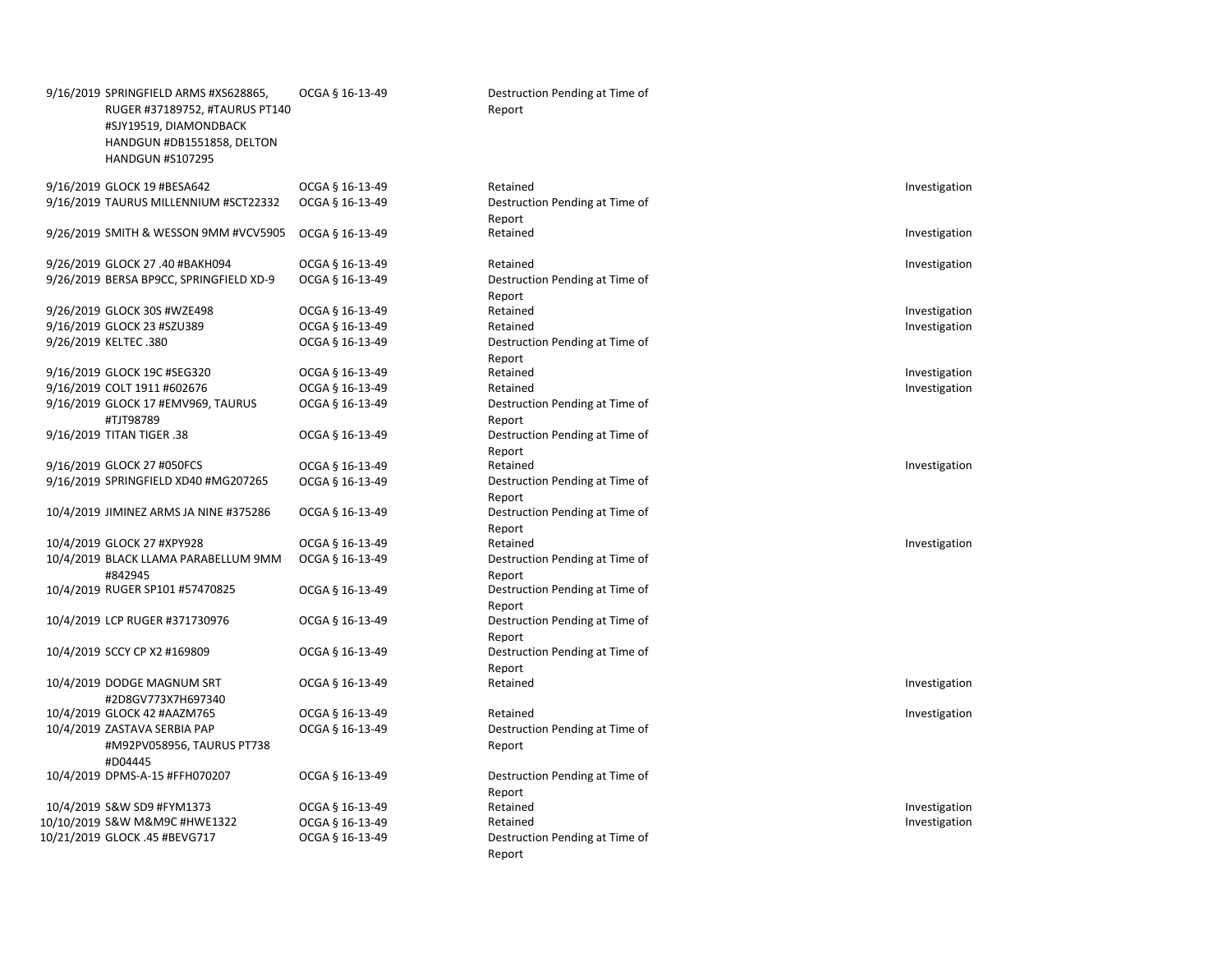| 11/8/2019 I.O. INC #S032329, TAURUS PT111  | OCGA § 16-13-49 | Destruction Pending at Time of |               |
|--------------------------------------------|-----------------|--------------------------------|---------------|
| #TKT8934                                   |                 | Report                         |               |
| 10/21/2019 JIMINEZ 9MM #397037             | OCGA § 16-13-49 | Destruction Pending at Time of |               |
|                                            |                 | Report                         |               |
| 11/12/2019 SPRINGFIELD SAINT AR-5          | OCGA § 16-13-49 | Destruction Pending at Time of |               |
| #ST138014, TAURUS PT111 GSA                |                 | Report                         |               |
| #TLS48961                                  |                 |                                |               |
| 11/12/2019 SMITH & WESSON 60 #75934        | OCGA § 16-13-49 | Retained                       | Investigation |
| 11/12/2019 SIG SAUER P250 #EAK144130, KEL- | OCGA § 16-13-49 | Destruction Pending at Time of |               |
| <b>TEC SUB 2000 #EVT31</b>                 |                 | Report                         |               |
| 11/12/2019 GLOCK .40 #DVN720               | OCGA § 16-13-49 | Retained                       | Investigation |
| 11/12/2019 SMITH & WESSON M&P9C            | OCGA § 16-13-49 | Retained                       | Investigation |
| #HBC4037                                   |                 |                                |               |
| 11/12/2019 SIG SAUER P320 #58C203270       | OCGA § 16-13-49 | Destruction Pending at Time of |               |
|                                            |                 | Report                         |               |
| 11/12/2019 TAURUS GUN #TK087040            | OCGA § 16-13-49 | Destruction Pending at Time of |               |
|                                            |                 | Report                         |               |
| 11/8/2019 HIGHPOINT CF380 #P902649         | OCGA § 16-13-49 | Destruction Pending at Time of |               |
|                                            |                 | Report                         |               |
| 11/8/2019 LORCIN L380 #525093              | OCGA § 16-13-49 | Destruction Pending at Time of |               |
|                                            |                 |                                |               |

Destruction Pending at Time of Report Destruction Pending at Time of Report Destruction Pending at Time of Report Destruction Pending at Time of Report<br>Retained Retained **Exercise Entrancement Control** Retained Destruction Pending at Time of Report Destruction Pending at Time of Report Destruction Pending at Time of Report Destruction Pending at Time of Report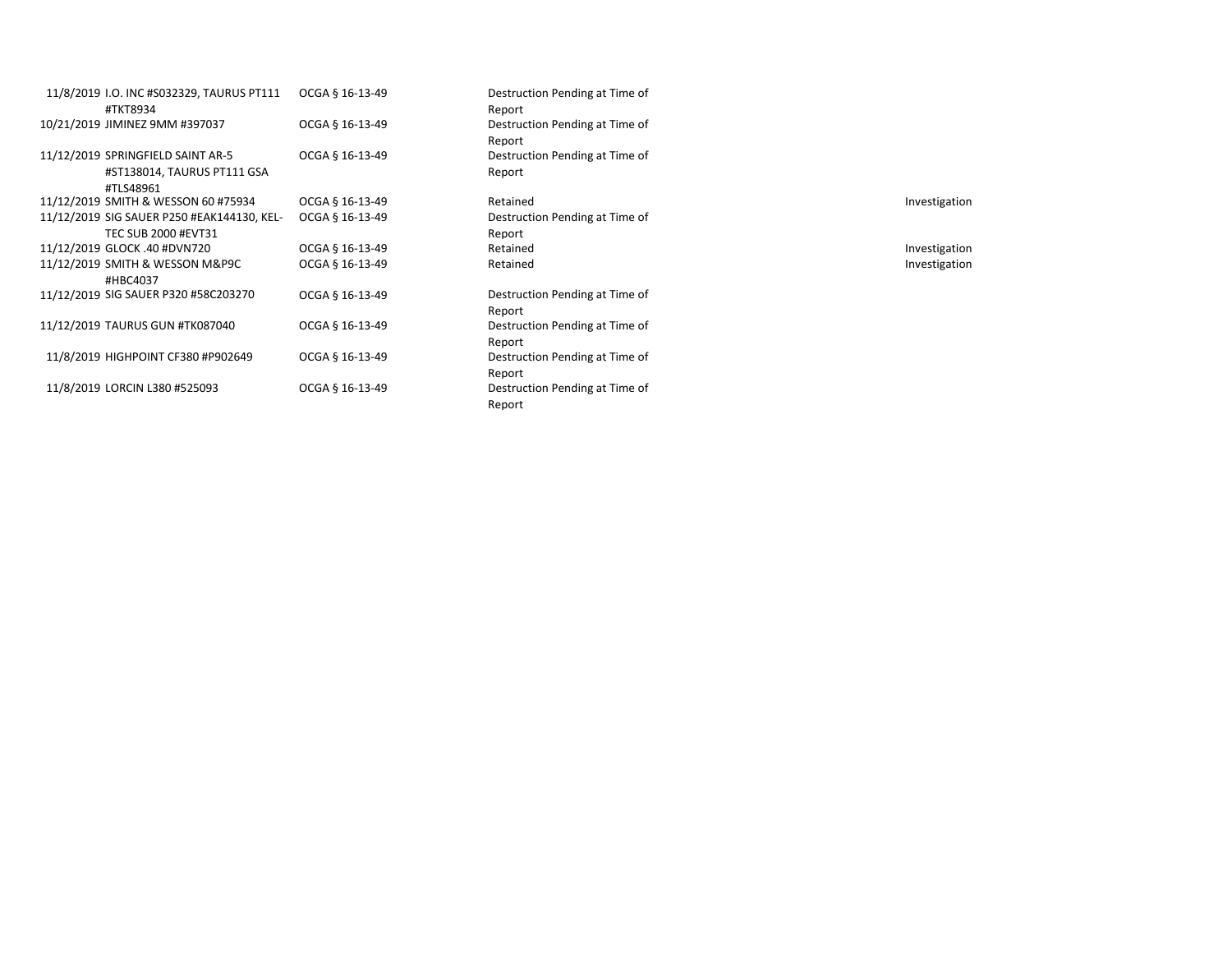# State Forfeited Property (Previous Cycle)

| Date     | <b>Item</b>                               | Statute         | Value | Disposition/Distribution of Date of Sale Gross Income |           |        | Net Income | Date of Destruction |
|----------|-------------------------------------------|-----------------|-------|-------------------------------------------------------|-----------|--------|------------|---------------------|
| Received | Description                               |                 |       | Property                                              |           |        |            |                     |
|          | 1/5/2018 2007 Dodge Magnum                | Other           |       | \$927.00 Destroyed                                    |           |        |            | Investigation       |
|          | 1/11/2018 ROLEX WATCH (FAKE), SILVER GOLD | Other           |       | \$0.00 Sold                                           | 4/15/2019 | \$0.00 | \$0.00     |                     |
|          | PLATED ROPE CHAIN, GOLD PLATED            |                 |       |                                                       |           |        |            |                     |
|          | RING, GOLD PLATED ANGEL CHARM,            |                 |       |                                                       |           |        |            |                     |
|          | ROPE CHAIN, GOLD PLATED STUD              |                 |       |                                                       |           |        |            |                     |
|          | SILVER FARRING                            |                 |       |                                                       |           |        |            |                     |
|          | 10/24/2018 GLOCK 26 #BDWH55               | OCGA § 16-13-49 |       | \$300.00 Retained                                     |           |        |            | Investigation       |
|          | 11/28/2018 1995 FORD BRONCO               | OCGA § 16-13-49 |       | \$1,165.00 Destroyed                                  |           |        |            | Investigation       |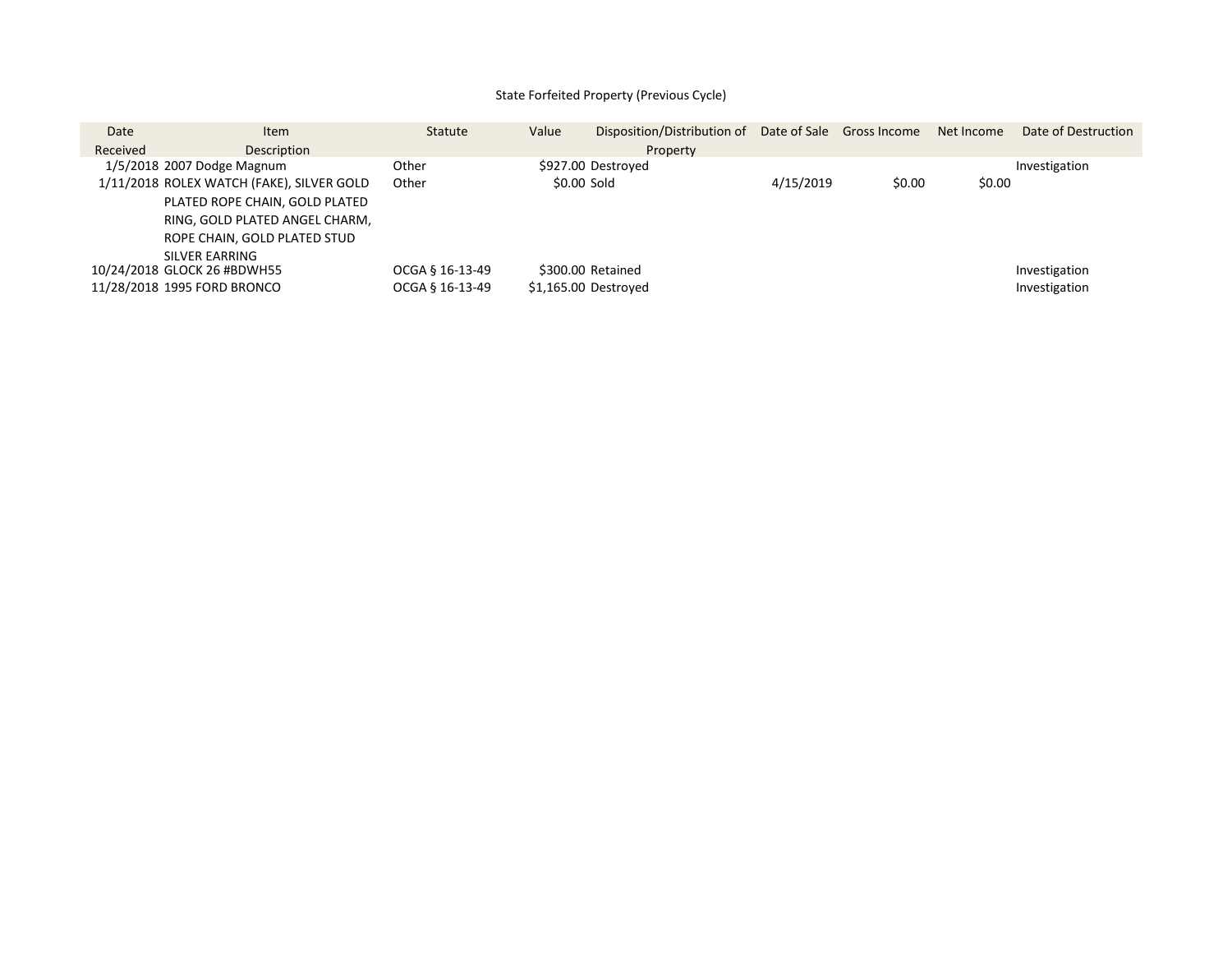State Forfeited Currency

| Date Received | Statute         | Amount       |
|---------------|-----------------|--------------|
| 01/16/19      | OCGA § 16-13-49 | \$99,358.94  |
| 02/07/19      | OCGA § 16-13-49 | \$170,745.49 |
| 02/28/19      | OCGA § 16-13-49 | \$12,403.12  |
| 03/14/19      | OCGA § 16-13-49 | \$176,285.33 |
| 04/17/19      | OCGA § 16-13-49 | \$45,624.29  |
| 05/15/19      | OCGA § 16-13-49 | \$87,941.90  |
| 06/25/19      | OCGA § 16-13-49 | \$277,542.23 |
| 07/30/19      | OCGA § 16-13-49 | \$71,631.87  |
| 08/27/19      | OCGA § 16-13-49 | \$62,049.84  |
| 09/25/19      | OCGA § 16-13-49 | \$39,973.64  |
| 10/30/19      | OCGA § 16-13-49 | \$244,803.62 |
| 11/20/19      | OCGA § 16-13-49 | \$64,961.27  |
| 12/18/19      | OCGA § 16-13-49 | \$96,096.33  |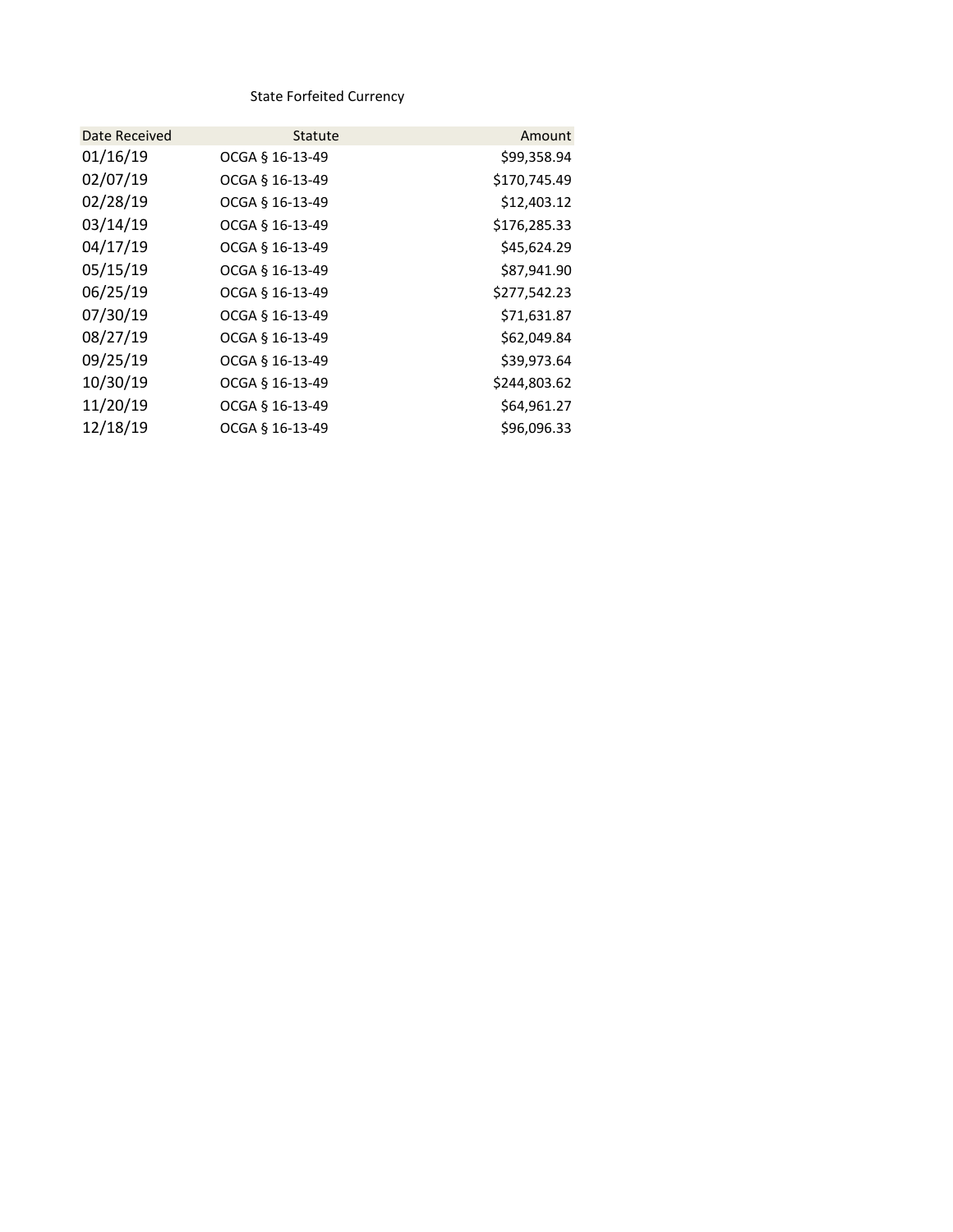# State Returned Property

| Date Returned      |                                | Description of Property |
|--------------------|--------------------------------|-------------------------|
| 02/26/19           | \$33000.00 us Currency         |                         |
| 01/14/19           | \$1419.00 US Currency          |                         |
| 01/14/19           | \$256.00 US Currency           |                         |
| 04/11/19           | \$2036.00 US Currency          |                         |
| 04/11/19           | \$6.00 US Currency             |                         |
| 04/23/19           | \$3307.00 US Currency          |                         |
| 04/23/19           | \$0.25 US Currency             |                         |
| 01/15/19           | \$76000.00 US Currency         |                         |
| 05/09/19           | \$10.00 US Currency            |                         |
| 05/09/19           | \$4650.00 US Currency          |                         |
| 06/24/19           | \$23515.00 US Currency         |                         |
| 08/14/19           | \$2500.00 US Currency          |                         |
| 3/28/2019 GLOCK 19 |                                |                         |
|                    | 11/27/2019 1345.00 US Currency |                         |
|                    |                                |                         |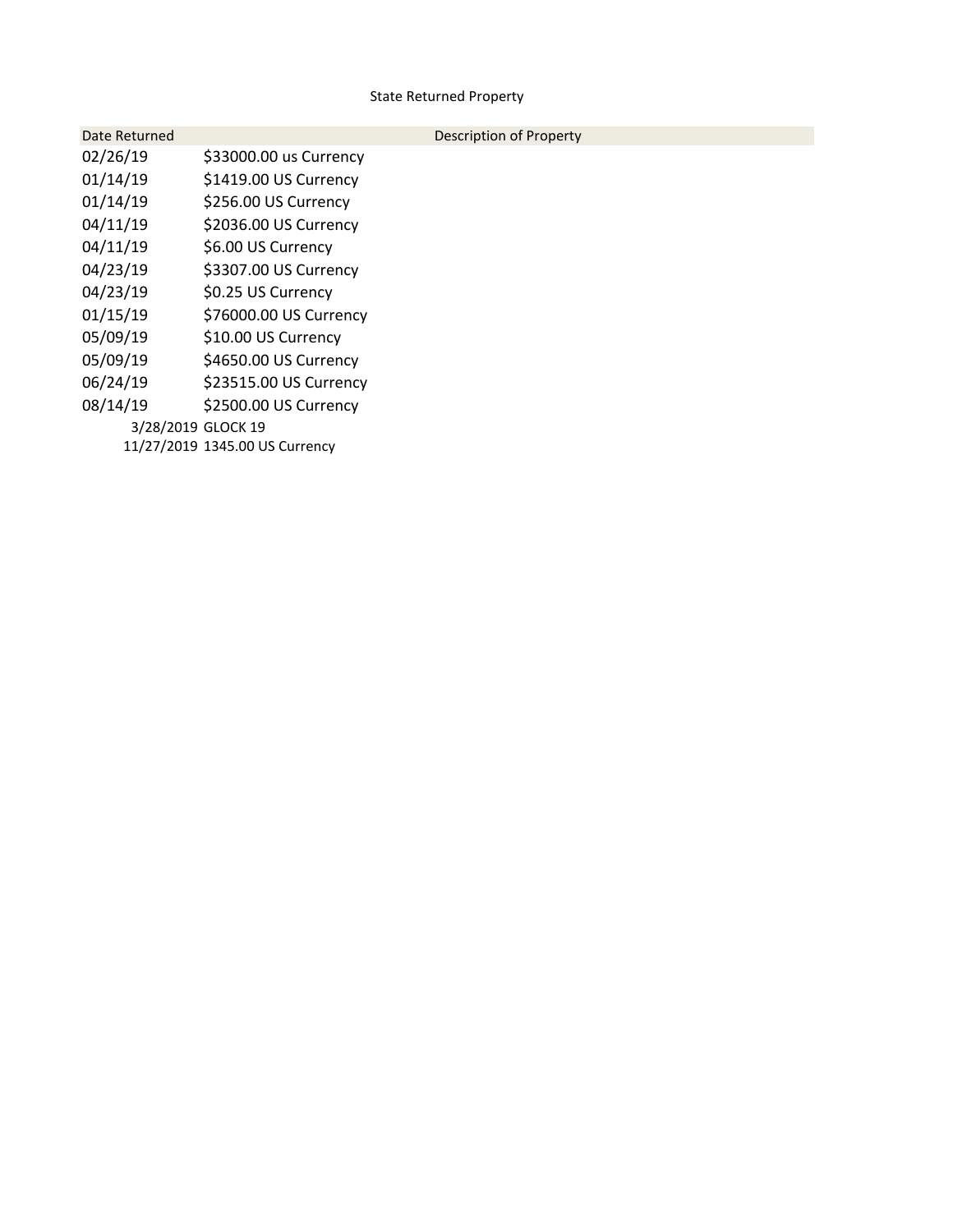# State Expenditures

| 1/10/2019<br>\$750.00 The purchase, lease, maintenance and improvement of equipment, law<br>enforcement facilities and detention facilities<br>1/25/2019<br>\$9,153.98 The purchase, lease, maintenance and improvement of equipment, law<br>enforcement facilities and detention facilities<br>\$46,933.37 The purchase, lease, maintenance and improvement of equipment, law<br>1/28/2019<br>enforcement facilities and detention facilities<br>\$2,542.12 The purchase, lease, maintenance and improvement of equipment, law<br>1/30/2019<br>enforcement facilities and detention facilities<br>\$22,377.53 The purchase, lease, maintenance and improvement of equipment, law<br>1/30/2019<br>enforcement facilities and detention facilities<br>1/31/2019<br>\$27,930.65 The purchase, lease, maintenance and improvement of equipment, law<br>enforcement facilities and detention facilities<br>2/6/2019<br>\$18,222.52 The purchase, lease, maintenance and improvement of equipment, law<br>enforcement facilities and detention facilities<br>2/13/2019<br>\$2,166.16 The purchase, lease, maintenance and improvement of equipment, law<br>enforcement facilities and detention facilities |  |
|-------------------------------------------------------------------------------------------------------------------------------------------------------------------------------------------------------------------------------------------------------------------------------------------------------------------------------------------------------------------------------------------------------------------------------------------------------------------------------------------------------------------------------------------------------------------------------------------------------------------------------------------------------------------------------------------------------------------------------------------------------------------------------------------------------------------------------------------------------------------------------------------------------------------------------------------------------------------------------------------------------------------------------------------------------------------------------------------------------------------------------------------------------------------------------------------------------|--|
|                                                                                                                                                                                                                                                                                                                                                                                                                                                                                                                                                                                                                                                                                                                                                                                                                                                                                                                                                                                                                                                                                                                                                                                                       |  |
|                                                                                                                                                                                                                                                                                                                                                                                                                                                                                                                                                                                                                                                                                                                                                                                                                                                                                                                                                                                                                                                                                                                                                                                                       |  |
|                                                                                                                                                                                                                                                                                                                                                                                                                                                                                                                                                                                                                                                                                                                                                                                                                                                                                                                                                                                                                                                                                                                                                                                                       |  |
|                                                                                                                                                                                                                                                                                                                                                                                                                                                                                                                                                                                                                                                                                                                                                                                                                                                                                                                                                                                                                                                                                                                                                                                                       |  |
|                                                                                                                                                                                                                                                                                                                                                                                                                                                                                                                                                                                                                                                                                                                                                                                                                                                                                                                                                                                                                                                                                                                                                                                                       |  |
|                                                                                                                                                                                                                                                                                                                                                                                                                                                                                                                                                                                                                                                                                                                                                                                                                                                                                                                                                                                                                                                                                                                                                                                                       |  |
|                                                                                                                                                                                                                                                                                                                                                                                                                                                                                                                                                                                                                                                                                                                                                                                                                                                                                                                                                                                                                                                                                                                                                                                                       |  |
|                                                                                                                                                                                                                                                                                                                                                                                                                                                                                                                                                                                                                                                                                                                                                                                                                                                                                                                                                                                                                                                                                                                                                                                                       |  |
|                                                                                                                                                                                                                                                                                                                                                                                                                                                                                                                                                                                                                                                                                                                                                                                                                                                                                                                                                                                                                                                                                                                                                                                                       |  |
|                                                                                                                                                                                                                                                                                                                                                                                                                                                                                                                                                                                                                                                                                                                                                                                                                                                                                                                                                                                                                                                                                                                                                                                                       |  |
|                                                                                                                                                                                                                                                                                                                                                                                                                                                                                                                                                                                                                                                                                                                                                                                                                                                                                                                                                                                                                                                                                                                                                                                                       |  |
|                                                                                                                                                                                                                                                                                                                                                                                                                                                                                                                                                                                                                                                                                                                                                                                                                                                                                                                                                                                                                                                                                                                                                                                                       |  |
|                                                                                                                                                                                                                                                                                                                                                                                                                                                                                                                                                                                                                                                                                                                                                                                                                                                                                                                                                                                                                                                                                                                                                                                                       |  |
|                                                                                                                                                                                                                                                                                                                                                                                                                                                                                                                                                                                                                                                                                                                                                                                                                                                                                                                                                                                                                                                                                                                                                                                                       |  |
|                                                                                                                                                                                                                                                                                                                                                                                                                                                                                                                                                                                                                                                                                                                                                                                                                                                                                                                                                                                                                                                                                                                                                                                                       |  |
| 2/13/2019<br>\$9,581.80 The purchase, lease, maintenance and improvement of equipment, law                                                                                                                                                                                                                                                                                                                                                                                                                                                                                                                                                                                                                                                                                                                                                                                                                                                                                                                                                                                                                                                                                                            |  |
| enforcement facilities and detention facilities                                                                                                                                                                                                                                                                                                                                                                                                                                                                                                                                                                                                                                                                                                                                                                                                                                                                                                                                                                                                                                                                                                                                                       |  |
| 2/18/2019<br>\$3,723.70 The purchase, lease, maintenance and improvement of equipment, law                                                                                                                                                                                                                                                                                                                                                                                                                                                                                                                                                                                                                                                                                                                                                                                                                                                                                                                                                                                                                                                                                                            |  |
| enforcement facilities and detention facilities                                                                                                                                                                                                                                                                                                                                                                                                                                                                                                                                                                                                                                                                                                                                                                                                                                                                                                                                                                                                                                                                                                                                                       |  |
| 2/26/2019<br>\$727.70 Travel                                                                                                                                                                                                                                                                                                                                                                                                                                                                                                                                                                                                                                                                                                                                                                                                                                                                                                                                                                                                                                                                                                                                                                          |  |
| 3/6/2019<br>\$1,087.62 Travel<br>3/8/2019<br>\$293.19 Travel                                                                                                                                                                                                                                                                                                                                                                                                                                                                                                                                                                                                                                                                                                                                                                                                                                                                                                                                                                                                                                                                                                                                          |  |
| 3/8/2019<br>\$85.00 Travel                                                                                                                                                                                                                                                                                                                                                                                                                                                                                                                                                                                                                                                                                                                                                                                                                                                                                                                                                                                                                                                                                                                                                                            |  |
| 3/11/2019<br>\$156,488.36 The purchase, lease, maintenance and improvement of equipment, law                                                                                                                                                                                                                                                                                                                                                                                                                                                                                                                                                                                                                                                                                                                                                                                                                                                                                                                                                                                                                                                                                                          |  |
| enforcement facilities and detention facilities                                                                                                                                                                                                                                                                                                                                                                                                                                                                                                                                                                                                                                                                                                                                                                                                                                                                                                                                                                                                                                                                                                                                                       |  |
| 3/15/2019<br>\$154,145.42 The purchase, lease, maintenance and improvement of equipment, law                                                                                                                                                                                                                                                                                                                                                                                                                                                                                                                                                                                                                                                                                                                                                                                                                                                                                                                                                                                                                                                                                                          |  |
| enforcement facilities and detention facilities                                                                                                                                                                                                                                                                                                                                                                                                                                                                                                                                                                                                                                                                                                                                                                                                                                                                                                                                                                                                                                                                                                                                                       |  |
| 3/22/2019<br>\$3,551.00 The purchase, lease, maintenance and improvement of equipment, law                                                                                                                                                                                                                                                                                                                                                                                                                                                                                                                                                                                                                                                                                                                                                                                                                                                                                                                                                                                                                                                                                                            |  |
| enforcement facilities and detention facilities                                                                                                                                                                                                                                                                                                                                                                                                                                                                                                                                                                                                                                                                                                                                                                                                                                                                                                                                                                                                                                                                                                                                                       |  |
| \$325.00 The purchase, lease, maintenance and improvement of equipment, law<br>4/8/2019                                                                                                                                                                                                                                                                                                                                                                                                                                                                                                                                                                                                                                                                                                                                                                                                                                                                                                                                                                                                                                                                                                               |  |
| enforcement facilities and detention facilities                                                                                                                                                                                                                                                                                                                                                                                                                                                                                                                                                                                                                                                                                                                                                                                                                                                                                                                                                                                                                                                                                                                                                       |  |
| \$18,409.80 The purchase, lease, maintenance and improvement of equipment, law<br>4/9/2019                                                                                                                                                                                                                                                                                                                                                                                                                                                                                                                                                                                                                                                                                                                                                                                                                                                                                                                                                                                                                                                                                                            |  |
| enforcement facilities and detention facilities                                                                                                                                                                                                                                                                                                                                                                                                                                                                                                                                                                                                                                                                                                                                                                                                                                                                                                                                                                                                                                                                                                                                                       |  |
| 4/12/2019<br>\$10,621.95 The purchase, lease, maintenance and improvement of equipment, law                                                                                                                                                                                                                                                                                                                                                                                                                                                                                                                                                                                                                                                                                                                                                                                                                                                                                                                                                                                                                                                                                                           |  |
| enforcement facilities and detention facilities                                                                                                                                                                                                                                                                                                                                                                                                                                                                                                                                                                                                                                                                                                                                                                                                                                                                                                                                                                                                                                                                                                                                                       |  |
| 4/12/2019<br>\$747.24 Travel<br>4/15/2019                                                                                                                                                                                                                                                                                                                                                                                                                                                                                                                                                                                                                                                                                                                                                                                                                                                                                                                                                                                                                                                                                                                                                             |  |
| \$18,130.95 The purchase, lease, maintenance and improvement of equipment, law<br>enforcement facilities and detention facilities                                                                                                                                                                                                                                                                                                                                                                                                                                                                                                                                                                                                                                                                                                                                                                                                                                                                                                                                                                                                                                                                     |  |
| 4/16/2019<br>\$2,380.80 The purchase, lease, maintenance and improvement of equipment, law                                                                                                                                                                                                                                                                                                                                                                                                                                                                                                                                                                                                                                                                                                                                                                                                                                                                                                                                                                                                                                                                                                            |  |
| enforcement facilities and detention facilities                                                                                                                                                                                                                                                                                                                                                                                                                                                                                                                                                                                                                                                                                                                                                                                                                                                                                                                                                                                                                                                                                                                                                       |  |
| 4/17/2019<br>\$9,320.57 The purchase, lease, maintenance and improvement of equipment, law                                                                                                                                                                                                                                                                                                                                                                                                                                                                                                                                                                                                                                                                                                                                                                                                                                                                                                                                                                                                                                                                                                            |  |
| enforcement facilities and detention facilities                                                                                                                                                                                                                                                                                                                                                                                                                                                                                                                                                                                                                                                                                                                                                                                                                                                                                                                                                                                                                                                                                                                                                       |  |
| \$25,305.88 The purchase, lease, maintenance and improvement of equipment, law<br>4/19/2019                                                                                                                                                                                                                                                                                                                                                                                                                                                                                                                                                                                                                                                                                                                                                                                                                                                                                                                                                                                                                                                                                                           |  |
| enforcement facilities and detention facilities                                                                                                                                                                                                                                                                                                                                                                                                                                                                                                                                                                                                                                                                                                                                                                                                                                                                                                                                                                                                                                                                                                                                                       |  |
| \$25,500.00 Training<br>4/24/2019                                                                                                                                                                                                                                                                                                                                                                                                                                                                                                                                                                                                                                                                                                                                                                                                                                                                                                                                                                                                                                                                                                                                                                     |  |
| 4/24/2019<br>\$1,577.49 Travel                                                                                                                                                                                                                                                                                                                                                                                                                                                                                                                                                                                                                                                                                                                                                                                                                                                                                                                                                                                                                                                                                                                                                                        |  |
| 4/26/2019<br>\$9,153.54 The purchase, lease, maintenance and improvement of equipment, law                                                                                                                                                                                                                                                                                                                                                                                                                                                                                                                                                                                                                                                                                                                                                                                                                                                                                                                                                                                                                                                                                                            |  |
| enforcement facilities and detention facilities                                                                                                                                                                                                                                                                                                                                                                                                                                                                                                                                                                                                                                                                                                                                                                                                                                                                                                                                                                                                                                                                                                                                                       |  |
| \$12,899.12 The purchase, lease, maintenance and improvement of equipment, law<br>4/26/2019<br>enforcement facilities and detention facilities                                                                                                                                                                                                                                                                                                                                                                                                                                                                                                                                                                                                                                                                                                                                                                                                                                                                                                                                                                                                                                                        |  |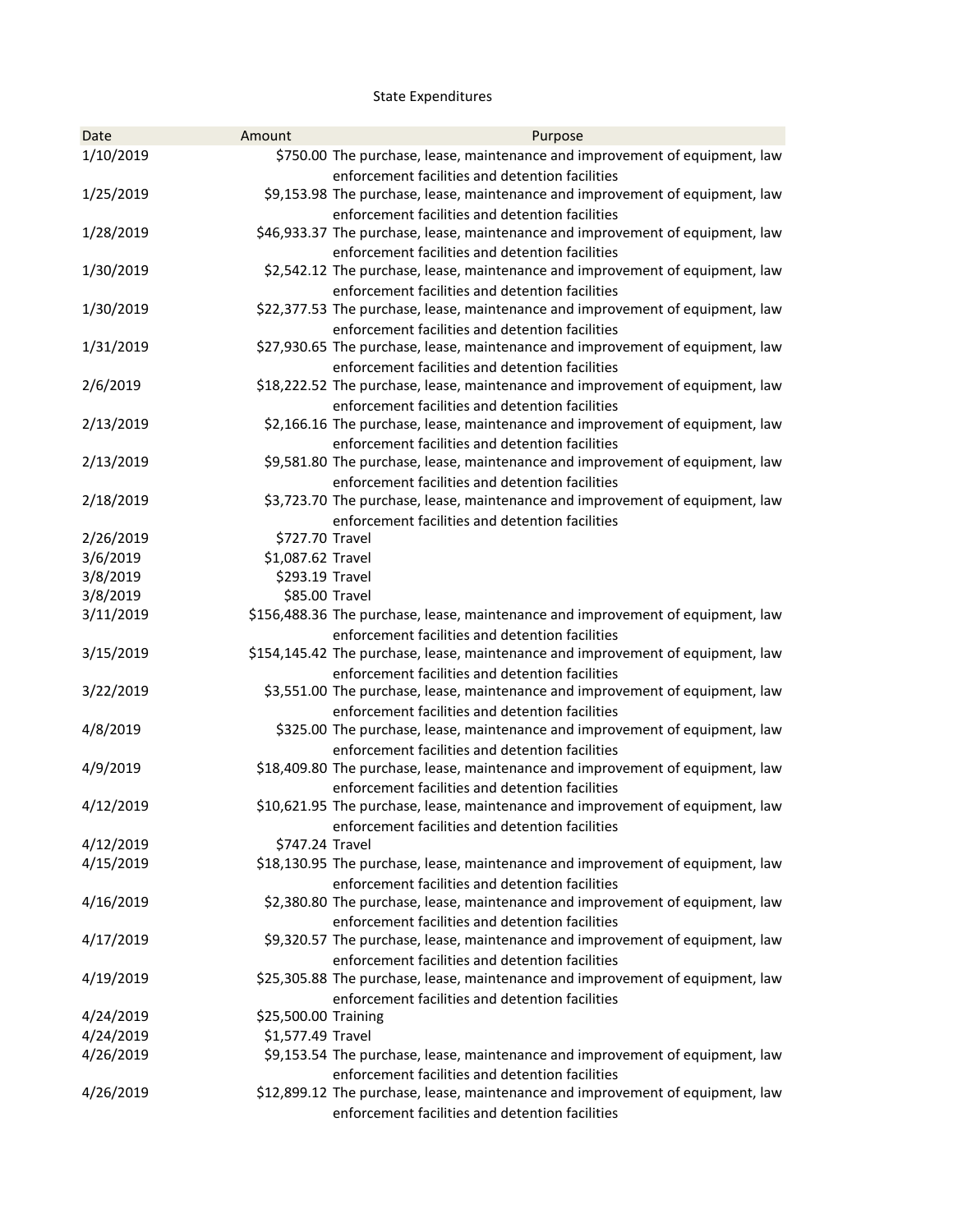| 4/30/2019              |                                    | \$20,249.77 The purchase, lease, maintenance and improvement of equipment, law<br>enforcement facilities and detention facilities |
|------------------------|------------------------------------|-----------------------------------------------------------------------------------------------------------------------------------|
| 5/1/2019               |                                    | \$2,076.58 The purchase, lease, maintenance and improvement of equipment, law<br>enforcement facilities and detention facilities  |
| 5/6/2019               |                                    | \$99,900.00 The purchase, lease, maintenance and improvement of equipment, law                                                    |
|                        |                                    | enforcement facilities and detention facilities                                                                                   |
| 5/7/2019               |                                    | \$2,100.33 The purchase, lease, maintenance and improvement of equipment, law                                                     |
|                        |                                    | enforcement facilities and detention facilities                                                                                   |
| 5/8/2019               | \$85.00 Travel                     |                                                                                                                                   |
| 5/8/2019               |                                    | \$895.00 Training                                                                                                                 |
| 5/10/2019              |                                    | \$37,009.05 The purchase, lease, maintenance and improvement of equipment, law                                                    |
|                        |                                    | enforcement facilities and detention facilities                                                                                   |
| 5/17/2019              |                                    | \$21,116.49 Capital improvements                                                                                                  |
| 5/22/2019              |                                    | \$54,453.53 The purchase, lease, maintenance and improvement of equipment, law                                                    |
|                        |                                    | enforcement facilities and detention facilities                                                                                   |
| 5/31/2019              |                                    | \$108,546.02 The purchase, lease, maintenance and improvement of equipment, law                                                   |
|                        |                                    | enforcement facilities and detention facilities                                                                                   |
| 6/7/2019               | \$528.14 Travel                    |                                                                                                                                   |
| 6/17/2019              |                                    | \$6,016.48 The purchase, lease, maintenance and improvement of equipment, law                                                     |
|                        |                                    | enforcement facilities and detention facilities                                                                                   |
| 6/18/2019              |                                    | \$8,941.19 The purchase, lease, maintenance and improvement of equipment, law                                                     |
|                        |                                    | enforcement facilities and detention facilities                                                                                   |
| 6/20/2019              | \$1,169.86 Travel                  |                                                                                                                                   |
| 6/21/2019              |                                    | \$33,707.20 The purchase, lease, maintenance and improvement of equipment, law                                                    |
| 6/26/2019              |                                    | enforcement facilities and detention facilities<br>\$12,549.14 The purchase, lease, maintenance and improvement of equipment, law |
|                        |                                    | enforcement facilities and detention facilities                                                                                   |
| 6/26/2019              | \$369.76 Travel                    |                                                                                                                                   |
| 6/28/2019              | \$330.54 Travel                    |                                                                                                                                   |
| 6/30/2019              |                                    | \$14,978.39 The purchase, lease, maintenance and improvement of equipment, law                                                    |
|                        |                                    | enforcement facilities and detention facilities                                                                                   |
| 7/1/2019               |                                    | \$36,646.79 The purchase, lease, maintenance and improvement of equipment, law                                                    |
|                        |                                    | enforcement facilities and detention facilities                                                                                   |
| 7/2/2019               |                                    | \$4,716.63 The purchase, lease, maintenance and improvement of equipment, law                                                     |
|                        |                                    | enforcement facilities and detention facilities                                                                                   |
| 7/8/2019               |                                    | \$6,948.09 The purchase, lease, maintenance and improvement of equipment, law                                                     |
|                        |                                    | enforcement facilities and detention facilities                                                                                   |
| 7/19/2019              |                                    | \$15,545.25 The purchase, lease, maintenance and improvement of equipment, law                                                    |
|                        |                                    | enforcement facilities and detention facilities                                                                                   |
| 7/22/2019              |                                    | \$63,294.93 The purchase, lease, maintenance and improvement of equipment, law                                                    |
|                        |                                    | enforcement facilities and detention facilities                                                                                   |
| 7/22/2019              |                                    | \$80,511.30 The purchase, lease, maintenance and improvement of equipment, law                                                    |
|                        |                                    | enforcement facilities and detention facilities                                                                                   |
| 7/23/2019              | \$323.77 Travel                    |                                                                                                                                   |
| 7/23/2019              | \$2,195.95 Travel                  |                                                                                                                                   |
| 7/23/2019<br>7/23/2019 | \$190.00 Travel<br>\$323.77 Travel |                                                                                                                                   |
| 7/24/2019              |                                    | \$4,249.64 The purchase, lease, maintenance and improvement of equipment, law                                                     |
|                        |                                    | enforcement facilities and detention facilities                                                                                   |
| 7/25/2019              |                                    | \$6,291.78 The purchase, lease, maintenance and improvement of equipment, law                                                     |
|                        |                                    | enforcement facilities and detention facilities                                                                                   |
| 7/25/2019              |                                    | \$7,144.61 The purchase, lease, maintenance and improvement of equipment, law                                                     |
|                        |                                    | enforcement facilities and detention facilities                                                                                   |
| 8/6/2019               | \$69.93 Travel                     |                                                                                                                                   |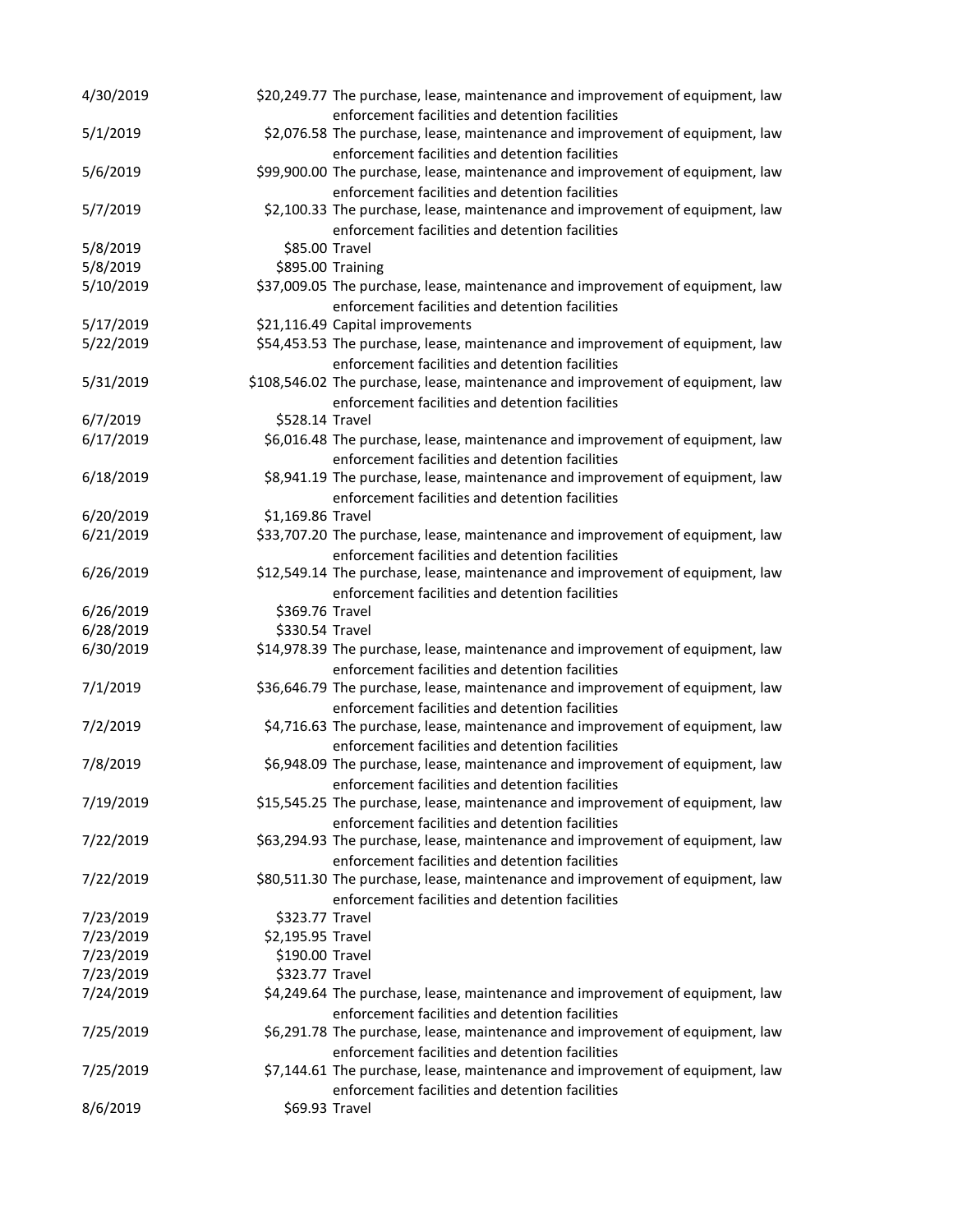| 8/7/2019               |                                      | \$58,810.72 The purchase, lease, maintenance and improvement of equipment, law                                                    |
|------------------------|--------------------------------------|-----------------------------------------------------------------------------------------------------------------------------------|
|                        |                                      | enforcement facilities and detention facilities                                                                                   |
| 8/8/2019               |                                      | \$334.00 The purchase, lease, maintenance and improvement of equipment, law<br>enforcement facilities and detention facilities    |
| 8/8/2019               |                                      | \$4,358.53 The purchase, lease, maintenance and improvement of equipment, law                                                     |
|                        |                                      | enforcement facilities and detention facilities                                                                                   |
| 8/8/2019               |                                      | \$242.30 The purchase, lease, maintenance and improvement of equipment, law                                                       |
|                        |                                      | enforcement facilities and detention facilities                                                                                   |
| 8/8/2019               |                                      | \$3,793.27 The purchase, lease, maintenance and improvement of equipment, law                                                     |
|                        |                                      | enforcement facilities and detention facilities                                                                                   |
| 8/8/2019               |                                      | \$4,168.48 The purchase, lease, maintenance and improvement of equipment, law                                                     |
|                        |                                      | enforcement facilities and detention facilities                                                                                   |
| 8/8/2019               |                                      | \$374.85 The purchase, lease, maintenance and improvement of equipment, law                                                       |
|                        |                                      | enforcement facilities and detention facilities                                                                                   |
| 8/9/2019               |                                      | \$546.48 The purchase, lease, maintenance and improvement of equipment, law                                                       |
|                        |                                      | enforcement facilities and detention facilities                                                                                   |
| 8/9/2019               |                                      | \$105.08 The purchase, lease, maintenance and improvement of equipment, law                                                       |
| 8/9/2019               |                                      | enforcement facilities and detention facilities<br>\$4,321.67 The purchase, lease, maintenance and improvement of equipment, law  |
|                        |                                      | enforcement facilities and detention facilities                                                                                   |
| 8/9/2019               |                                      | \$27,379.88 The purchase, lease, maintenance and improvement of equipment, law                                                    |
|                        |                                      | enforcement facilities and detention facilities                                                                                   |
| 8/9/2019               |                                      | \$3,077.23 The purchase, lease, maintenance and improvement of equipment, law                                                     |
|                        |                                      | enforcement facilities and detention facilities                                                                                   |
| 8/9/2019               |                                      | \$6,499.77 The purchase, lease, maintenance and improvement of equipment, law                                                     |
|                        |                                      | enforcement facilities and detention facilities                                                                                   |
| 8/12/2019              |                                      | \$489.90 The purchase, lease, maintenance and improvement of equipment, law                                                       |
|                        |                                      | enforcement facilities and detention facilities                                                                                   |
| 8/13/2019              | \$254.47 Travel                      |                                                                                                                                   |
| 8/15/2019              | \$360.94 Travel                      |                                                                                                                                   |
| 8/15/2019              |                                      | \$9,383.50 The purchase, lease, maintenance and improvement of equipment, law                                                     |
| 8/16/2019              |                                      | enforcement facilities and detention facilities                                                                                   |
|                        |                                      | \$24,418.75 The purchase, lease, maintenance and improvement of equipment, law<br>enforcement facilities and detention facilities |
| 8/20/2019              |                                      | \$3,253.63 The purchase, lease, maintenance and improvement of equipment, law                                                     |
|                        |                                      |                                                                                                                                   |
|                        |                                      |                                                                                                                                   |
|                        |                                      | enforcement facilities and detention facilities                                                                                   |
| 8/21/2019<br>8/23/2019 | \$5,400.00 Training                  |                                                                                                                                   |
|                        |                                      | \$151.66 The purchase, lease, maintenance and improvement of equipment, law<br>enforcement facilities and detention facilities    |
| 9/1/2019               | \$676.83 Travel                      |                                                                                                                                   |
| 9/1/2019               |                                      | \$12,037.47 The purchase, lease, maintenance and improvement of equipment, law                                                    |
|                        |                                      | enforcement facilities and detention facilities                                                                                   |
| 9/1/2019               | \$676.83 Travel                      |                                                                                                                                   |
| 9/1/2019               | \$302.50 Travel                      |                                                                                                                                   |
| 9/1/2019               | \$55.00 Travel                       |                                                                                                                                   |
| 9/1/2019               |                                      | \$7,828.00 The purchase, lease, maintenance and improvement of equipment, law                                                     |
|                        |                                      | enforcement facilities and detention facilities                                                                                   |
| 9/4/2019               | \$512.33 Travel                      |                                                                                                                                   |
| 9/4/2019               |                                      | \$18,080.61 The purchase, lease, maintenance and improvement of equipment, law                                                    |
|                        |                                      | enforcement facilities and detention facilities                                                                                   |
| 9/6/2019<br>9/13/2019  | \$2,704.00 Training                  | \$57,811.02 The purchase, lease, maintenance and improvement of equipment, law                                                    |
|                        |                                      | enforcement facilities and detention facilities                                                                                   |
| 9/17/2019              | \$1,631.30 Travel<br>\$601.60 Travel |                                                                                                                                   |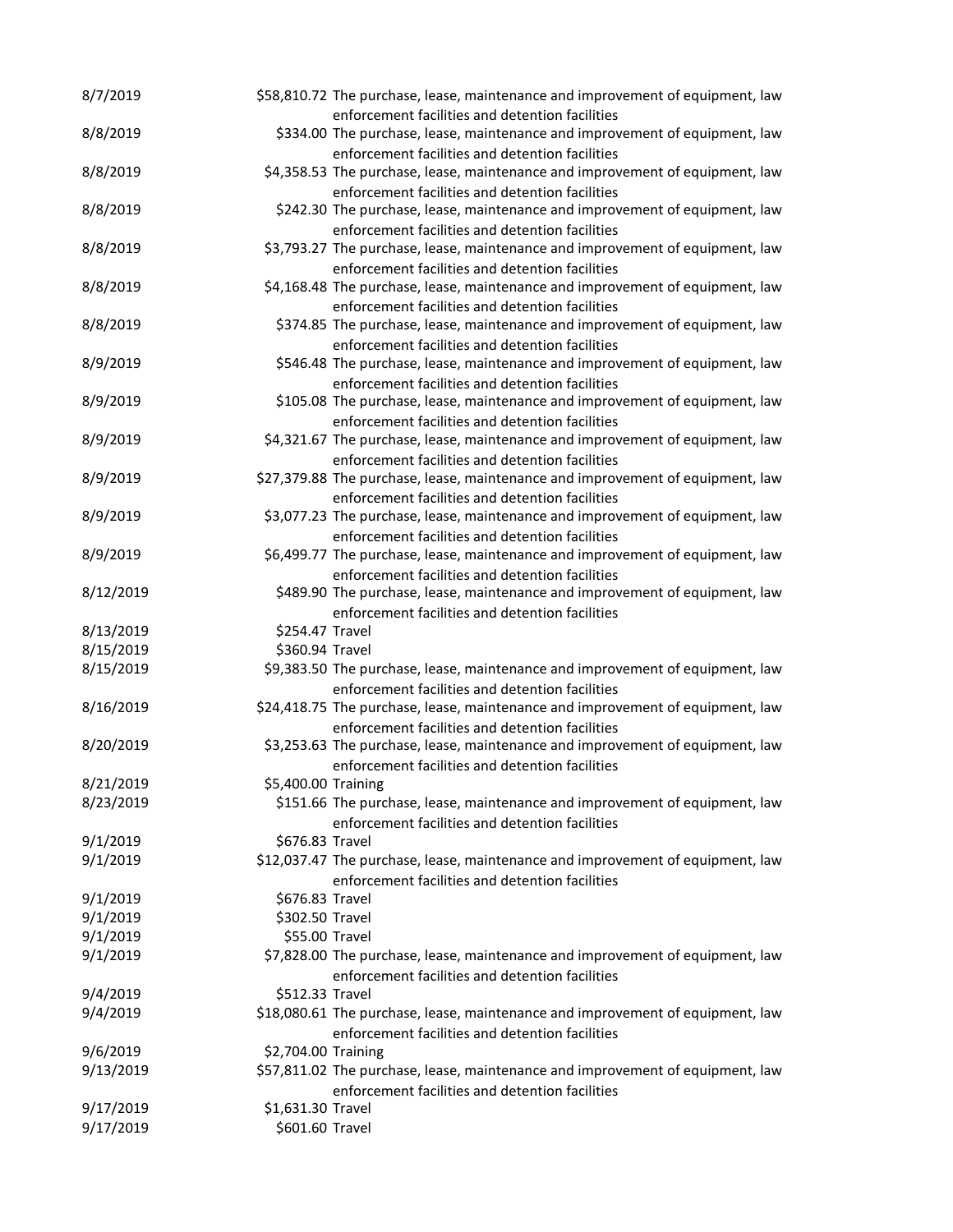| 9/18/2019  | \$747.13 Travel      |                                                                                                                                |
|------------|----------------------|--------------------------------------------------------------------------------------------------------------------------------|
| 9/18/2019  | \$750.35 Travel      |                                                                                                                                |
| 9/20/2019  |                      | \$22,921.89 The purchase, lease, maintenance and improvement of equipment, law                                                 |
|            |                      | enforcement facilities and detention facilities                                                                                |
| 9/24/2019  |                      | \$1,769.88 The purchase, lease, maintenance and improvement of equipment, law                                                  |
|            |                      | enforcement facilities and detention facilities                                                                                |
| 9/26/2019  |                      | \$8.00 Travel                                                                                                                  |
| 9/26/2019  |                      | \$8,632.24 The purchase, lease, maintenance and improvement of equipment, law                                                  |
|            |                      | enforcement facilities and detention facilities                                                                                |
| 9/27/2019  | \$531.50 Travel      |                                                                                                                                |
| 9/27/2019  |                      | \$41,459.28 The purchase, lease, maintenance and improvement of equipment, law                                                 |
|            |                      | enforcement facilities and detention facilities                                                                                |
| 10/2/2019  |                      | \$8,133.20 The purchase, lease, maintenance and improvement of equipment, law                                                  |
|            |                      | enforcement facilities and detention facilities                                                                                |
| 10/4/2019  |                      | \$73,956.42 The purchase, lease, maintenance and improvement of equipment, law                                                 |
|            |                      | enforcement facilities and detention facilities                                                                                |
| 10/8/2019  |                      | \$60,835.95 The purchase, lease, maintenance and improvement of equipment, law                                                 |
|            |                      | enforcement facilities and detention facilities                                                                                |
| 10/8/2019  |                      | \$3,250.00 The purchase, lease, maintenance and improvement of equipment, law                                                  |
|            |                      | enforcement facilities and detention facilities                                                                                |
| 10/15/2019 |                      | \$4,198.28 The purchase, lease, maintenance and improvement of equipment, law                                                  |
|            |                      | enforcement facilities and detention facilities                                                                                |
| 10/18/2019 |                      | \$20,286.13 The purchase, lease, maintenance and improvement of equipment, law                                                 |
|            |                      | enforcement facilities and detention facilities                                                                                |
| 10/21/2019 |                      | \$12,884.60 The purchase, lease, maintenance and improvement of equipment, law                                                 |
| 10/21/2019 |                      | enforcement facilities and detention facilities                                                                                |
|            |                      | \$746.29 The purchase, lease, maintenance and improvement of equipment, law<br>enforcement facilities and detention facilities |
| 10/22/2019 |                      | \$354,536.80 The purchase, lease, maintenance and improvement of equipment, law                                                |
|            |                      | enforcement facilities and detention facilities                                                                                |
| 10/23/2019 |                      | \$18,487.07 The purchase, lease, maintenance and improvement of equipment, law                                                 |
|            |                      | enforcement facilities and detention facilities                                                                                |
| 10/23/2019 |                      | \$21,580.45 The purchase, lease, maintenance and improvement of equipment, law                                                 |
|            |                      | enforcement facilities and detention facilities                                                                                |
| 10/24/2019 | \$28.03 Travel       |                                                                                                                                |
| 11/4/2019  |                      | \$6,000.00 The purchase, lease, maintenance and improvement of equipment, law                                                  |
|            |                      | enforcement facilities and detention facilities                                                                                |
| 11/6/2019  | \$214.64 Travel      |                                                                                                                                |
| 11/6/2019  |                      | \$3,700.00 The purchase, lease, maintenance and improvement of equipment, law                                                  |
|            |                      | enforcement facilities and detention facilities                                                                                |
| 11/14/2019 | \$758.71 Travel      |                                                                                                                                |
| 11/18/2019 | \$275.80 Travel      |                                                                                                                                |
| 11/22/2019 | \$20,750.00 Training |                                                                                                                                |
| 11/22/2019 |                      | \$816,194.47 The purchase, lease, maintenance and improvement of equipment, law                                                |
|            |                      | enforcement facilities and detention facilities                                                                                |
| 12/6/2019  |                      | \$1,191.19 The purchase, lease, maintenance and improvement of equipment, law                                                  |
|            |                      | enforcement facilities and detention facilities                                                                                |
| 12/6/2019  |                      | \$20,733.32 The purchase, lease, maintenance and improvement of equipment, law                                                 |
|            |                      | enforcement facilities and detention facilities                                                                                |
| 12/6/2019  |                      | \$3,993.98 The purchase, lease, maintenance and improvement of equipment, law                                                  |
|            |                      | enforcement facilities and detention facilities                                                                                |
| 12/9/2019  |                      | \$30,143.20 The purchase, lease, maintenance and improvement of equipment, law                                                 |
|            |                      | enforcement facilities and detention facilities                                                                                |
| 12/6/2019  | \$395.51 Travel      |                                                                                                                                |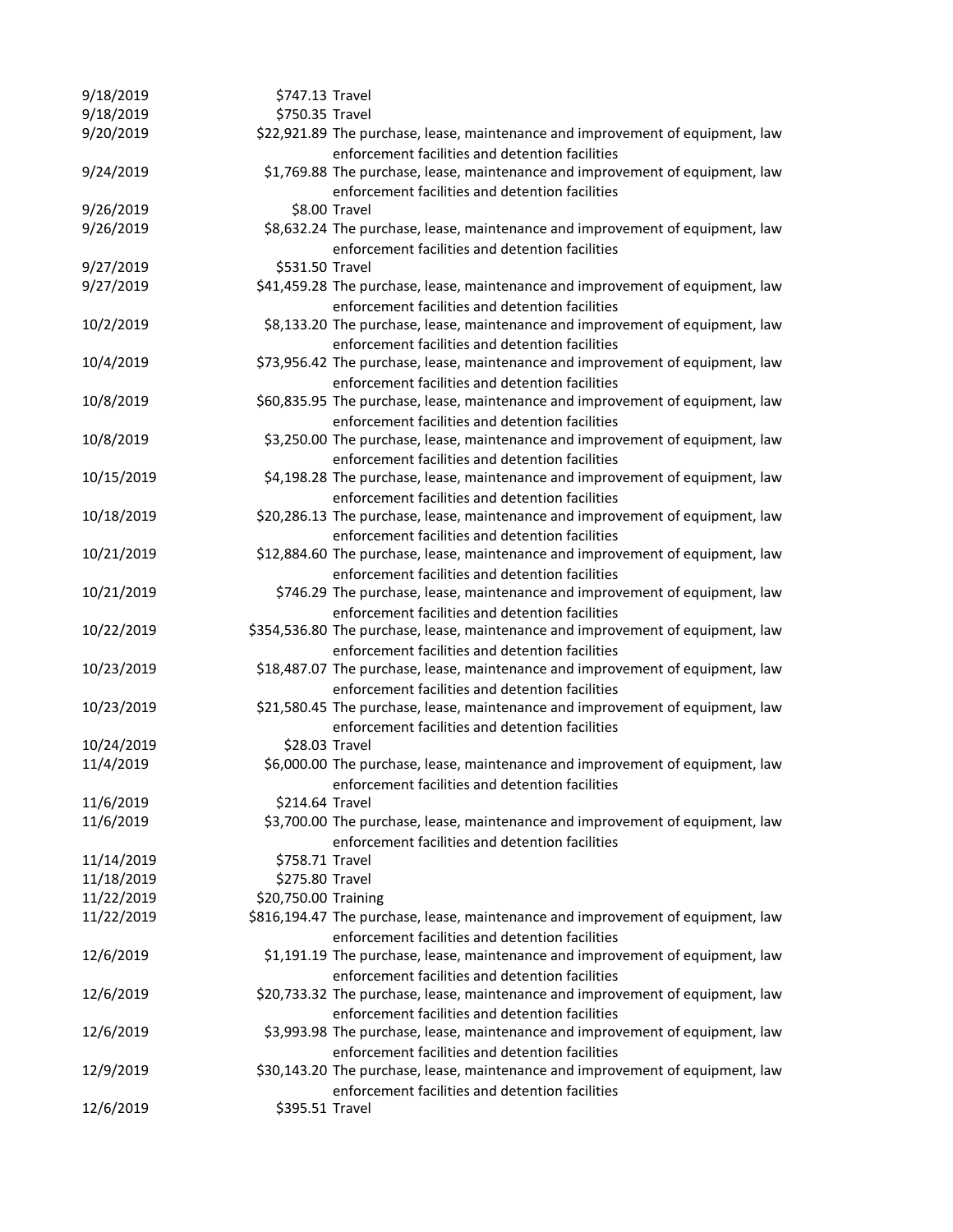| 12/17/2019 | \$14,124.00 The purchase, lease, maintenance and improvement of equipment, law |
|------------|--------------------------------------------------------------------------------|
|            | enforcement facilities and detention facilities                                |
| 12/18/2019 | \$872.70 Travel                                                                |
| 12/23/2019 | \$30,967.77 The purchase, lease, maintenance and improvement of equipment, law |
|            | enforcement facilities and detention facilities                                |
| 12/26/2019 | \$2,353.44 The purchase, lease, maintenance and improvement of equipment, law  |
|            | enforcement facilities and detention facilities                                |
| 12/27/2019 | \$5,726.65 The purchase, lease, maintenance and improvement of equipment, law  |
|            | enforcement facilities and detention facilities                                |
| 12/27/2019 | \$14,124.00 The purchase, lease, maintenance and improvement of equipment, law |
|            | enforcement facilities and detention facilities                                |
| 12/30/2019 | \$5,540.03 The purchase, lease, maintenance and improvement of equipment, law  |
|            | enforcement facilities and detention facilities                                |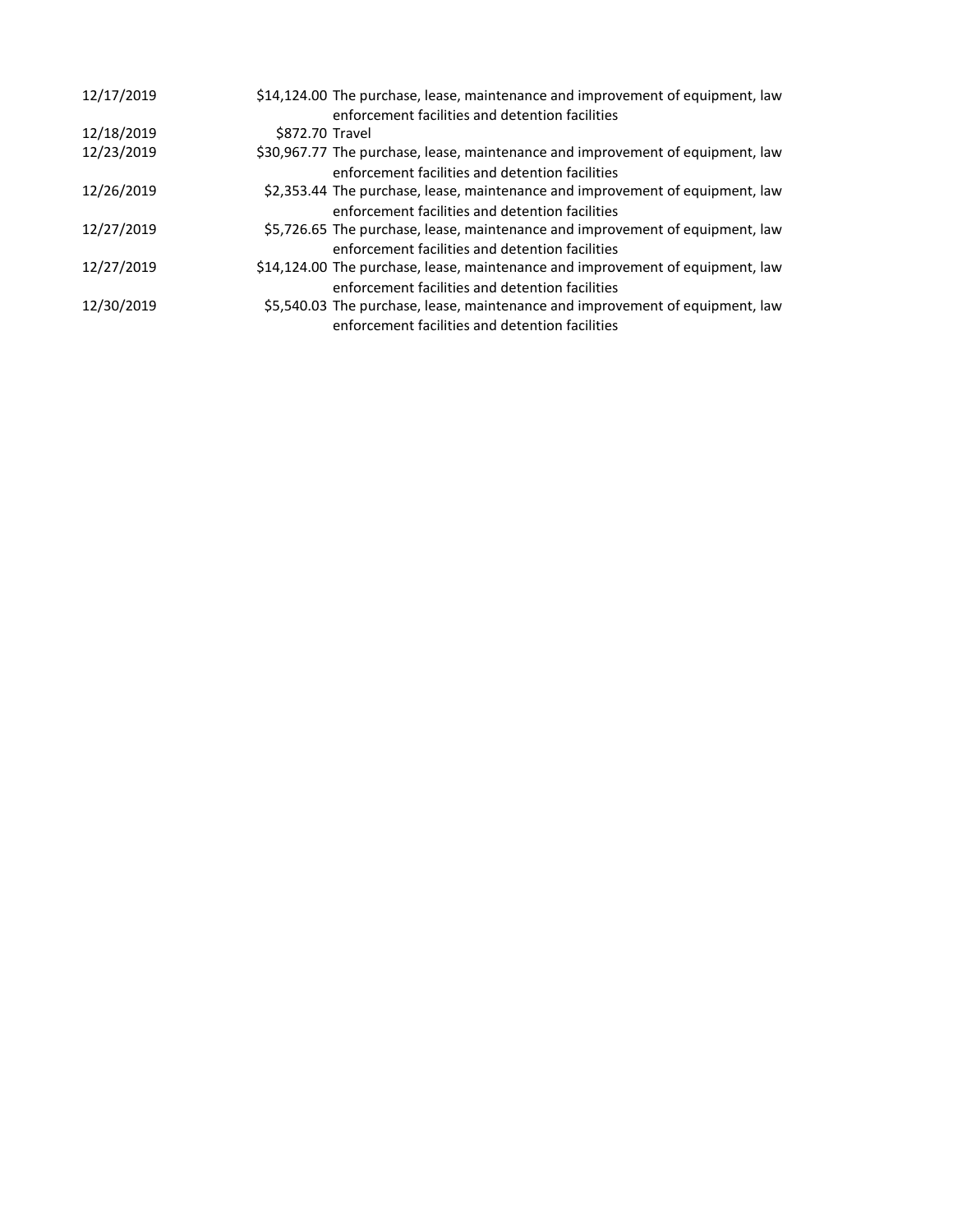### Federal Forfeited Property

| Date                       | <b>Item</b>       | Statute     | Value                | Disposition/Distribution | Date    | Gross  | <b>Net</b> | Property                      | Date of     |
|----------------------------|-------------------|-------------|----------------------|--------------------------|---------|--------|------------|-------------------------------|-------------|
| Received                   | Description       |             |                      | of Property              | of Sale | Income | Income     | Utilization                   | Destruction |
| 8/27/2019 2013 Mazda CX-9, |                   | Federal Law | \$12,775.00 Retained |                          |         |        |            | Operations and investigations |             |
|                            | JM3TB2DA0D0409179 |             |                      |                          |         |        |            |                               |             |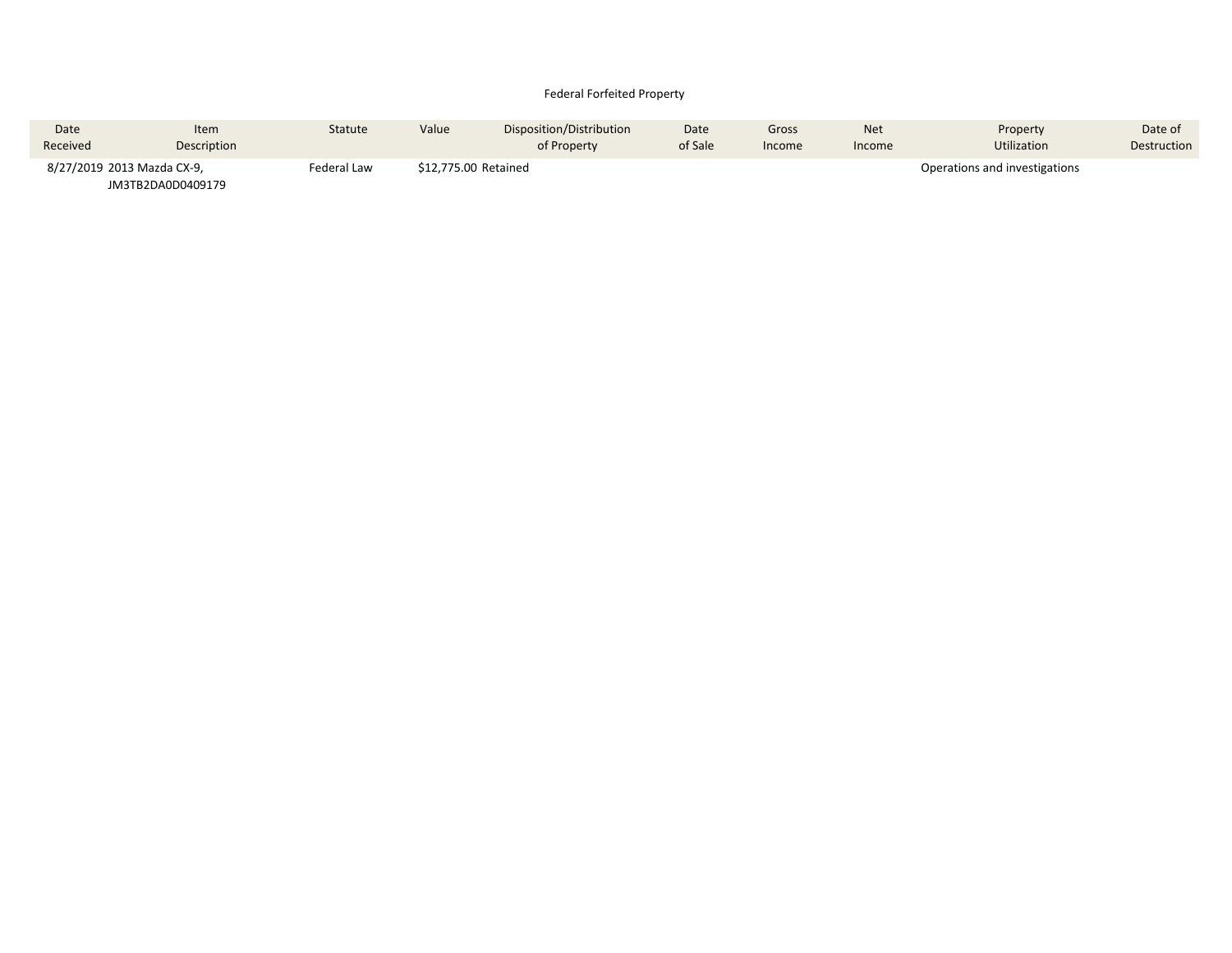# Federal Forfeited Currency

| Date Received          | Statute            | Amount      |
|------------------------|--------------------|-------------|
| 01/16/2019 Federal Law |                    | \$11,491.32 |
| 2/8/2019               | Federal Law        | \$4,587.01  |
| 2/8/2019               | Federal Law        | \$4,943.75  |
| 2/8/2019               | <b>Federal Law</b> | \$3,637.09  |
| 2/20/2019              | Federal Law        | \$1,911.00  |
| 2/20/2019              | Federal Law        | \$21,541.60 |
| 3/7/2019               | Federal Law        | \$3,280.00  |
| 3/8/2019               | Federal Law        | \$1,340.00  |
| 3/8/2019               | Federal Law        | \$1,171.20  |
| 3/21/2019              | <b>Federal Law</b> | \$7,374.41  |
| 3/21/2019              | Federal Law        | \$2,878.20  |
| 3/22/2019              | Federal Law        | \$13,501.41 |
| 3/22/2019              | Federal Law        | \$44,714.77 |
| 4/12/2019              | Federal Law        | \$682.50    |
| 4/12/2019              | <b>Federal Law</b> | \$45,599.92 |
| 4/19/2019              | <b>Federal Law</b> | \$1,387.33  |
| 4/23/2019              | Federal Law        | \$2,726.10  |
| 5/7/2019               | Federal Law        | \$39,092.10 |
| 5/7/2019               | <b>Federal Law</b> | \$4,298.19  |
| 5/7/2019               | Federal Law        | \$1,754.41  |
| 5/7/2019               | <b>Federal Law</b> | \$631.80    |
| 5/8/2019               | <b>Federal Law</b> | \$2,550.60  |
| 5/8/2019               | Federal Law        | \$724.33    |
| 5/8/2019               | Federal Law        | \$770.35    |
| 5/9/2019               | Federal Law        | \$14,809.72 |
| 5/23/2019              | Federal Law        | \$13,129.91 |
| 6/24/2019              | <b>Federal Law</b> | \$1,685.15  |
| 6/26/2019              | Federal Law        | \$83,582.22 |
| 6/26/2019              | Federal Law        | \$4,991.22  |
| 6/26/2019              | Federal Law        | \$54,102.32 |
| 6/26/2019              | Federal Law        | \$4,803.96  |
| 7/22/1996              | Federal Law        | \$2,059.78  |
| 7/22/2019              | <b>Federal Law</b> | \$2,046.91  |
| 7/22/2019              | Federal Law        | \$1,927.38  |
| 7/23/2019              | <b>Federal Law</b> | \$14,332.50 |
| 7/23/2019              | Federal Law        | \$41,970.24 |
| 8/20/2019              | Federal Law        | \$817.83    |
| 8/20/2019              | Federal Law        | \$5,757.18  |
| 8/20/2019              | Federal Law        | \$877.50    |
| 8/20/2019              | Federal Law        | \$10,668.00 |
| 8/20/2019              | <b>Federal Law</b> | \$4,740.80  |
| 9/24/2019              | Federal Law        | \$23,133.03 |
| 10/18/2019             | Federal Law        | \$969.06    |
| 10/18/2019             | <b>Federal Law</b> | \$917.84    |
| 10/18/2019             | Federal Law        | \$898.31    |
| 10/18/2019             | <b>Federal Law</b> | \$715.78    |
| 10/18/2019             | Federal Law        | \$48,429.84 |
| 10/18/2019             | Federal Law        | \$11,505.20 |
| 10/18/2019             | Federal Law        | \$9,199.20  |
| 10/18/2019             | Federal Law        | \$1,425.22  |
| 10/21/2019             | <b>Federal Law</b> | \$11,015.30 |
| 10/21/2019             | Federal Law        | \$890.55    |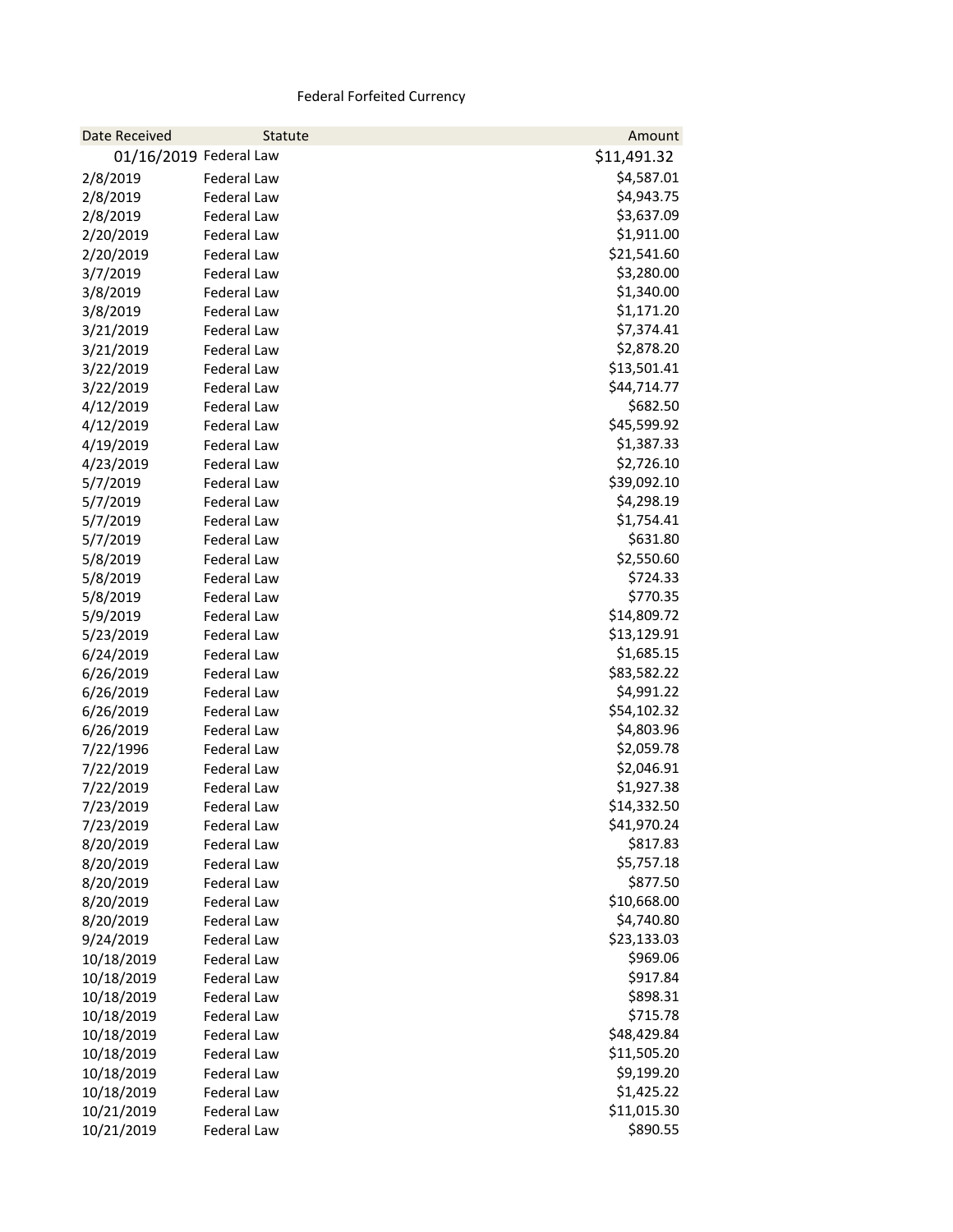| 10/21/2019 | <b>Federal Law</b> | \$2,366.53   |
|------------|--------------------|--------------|
| 10/21/2019 | <b>Federal Law</b> | \$116,018.04 |
| 10/21/2019 | Federal Law        | \$5,488.08   |
| 11/8/2019  | <b>Federal Law</b> | \$898.32     |
| 11/8/2019  | <b>Federal Law</b> | \$6,769.81   |
| 11/8/2019  | Federal Law        | \$9,164.02   |
| 11/8/2019  | <b>Federal Law</b> | \$27,137.04  |
| 11/8/2019  | Federal Law        | \$1,009.24   |
| 11/13/2019 | <b>Federal Law</b> | \$5,967.78   |
| 11/13/2019 | <b>Federal Law</b> | \$23,051.38  |
| 11/13/2019 | Federal Law        | \$3,633.90   |
| 11/13/2019 | Federal Law        | \$8,968.05   |
| 11/13/2019 | <b>Federal Law</b> | \$685.01     |
| 11/13/2019 | Federal Law        | \$1,311.18   |
| 11/13/2019 | Federal Law        | \$5,107.20   |
| 11/22/2019 | <b>Federal Law</b> | \$1,263.50   |
| 12/10/2019 | <b>Federal Law</b> | \$1,623.36   |
| 12/10/2019 | Federal Law        | \$3,051.75   |
| 12/10/2019 | <b>Federal Law</b> | \$1,496.00   |
| 12/13/2019 | <b>Federal Law</b> | \$23,133.03  |
| 12/13/2019 | <b>Federal Law</b> | \$10,266.12  |
| 12/13/2019 | <b>Federal Law</b> | \$2,962.44   |
| 12/13/2019 | <b>Federal Law</b> | \$2,345.26   |
| 12/13/2019 | Federal Law        | \$2,496.00   |
| 12/13/2019 | <b>Federal Law</b> | \$1,944.00   |
| 12/13/2019 | <b>Federal Law</b> | \$4,875.00   |
| 12/16/2019 | <b>Federal Law</b> | \$23,133.03  |
| 12/16/2019 | <b>Federal Law</b> | \$7,950.39   |
| 12/16/2019 | <b>Federal Law</b> | \$1,669.20   |
| 5/9/2019   | Federal Law        | \$5,099.74   |

\$5,488.08<br>\$898.32 \$6,769.81<br>\$9,164.02 \$27,137.04<br>\$1,009.24 \$5,967.78 \$23,051.38 \$3,633.90<br>\$8,968.05  $$1,623.36$ \$3,051.75<br>\$1,496.00 \$23,133.03  $$10,266.12$ \$2,962.44<br>\$2,345.26 \$1,944.00 \$23,133.03<br>\$7,950.39